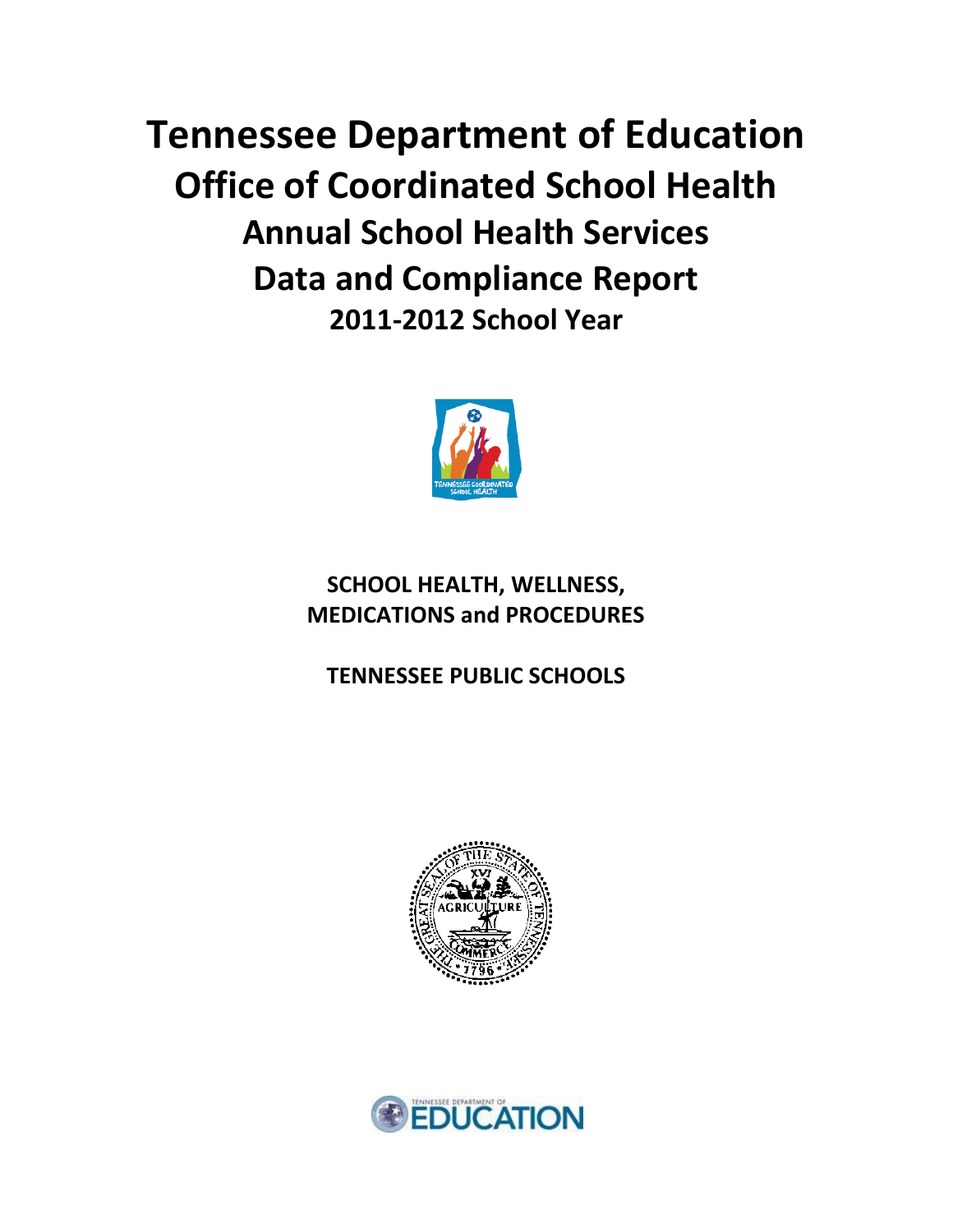**Tennessee Department of Education**

**Office of Coordinated School Health**

**ED-3090 (Rev 1-11)**

# **Annual School Health Services Data and Compliance Report 2011-2012 School Year**

The Office of Coordinated School Health surveys public and private school systems annually to monitor compliance with state school health laws and to assess the scope of school health services provided to Tennessee public school students. All 136 local education agencies (LEAs) and three out of the four state special schools returned their survey for inclusion in this report (N=139).

Wellness issues of students are supervised by licensed school nurses with the goals of appraising, protecting, and promoting health needs. Services provided by the school nurse include, but are not limited to assessment, planning, coordination and direct care to all students including those with special needs or conditions. Also, the school nurse has the responsibility of collaborating with and/or referring students to community health care professionals to ensure:

- early intervention  $\bullet$
- access and referral to primary care services
- foster appropriate use of primary health care services  $\bullet$
- prevent and control communicable diseases and other health problems  $\bullet$
- provide emergency care for students and staff illness and injury  $\bullet$
- provide daily and continuous services for children with special health care needs  $\bullet$
- promote and provide optimum sanitary conditions for a safe school facility and school environment
- provide educational and counseling opportunities for promoting and maintaining individual, family and  $\bullet$ community health

In addition, many services are provided by licensed and qualified professionals such as physicians, psychiatrists, psychologist, dentists, health educators, registered dieticians, school counselors and allied health professionals (i.e. speech therapists, occupational therapists, and physical therapists).

#### **Recommendations**

An emerging concern based on health services trend data is ensuring students with asthma are receiving the support they need to effectively manage their medical condition so students stay safe and can attend school ready to learn. Specific areas of concern include the availability of school nurses to respond to an emergency involving an asthmatic student, the development of individual and school level action plans for all diagnosed students and the provision of asthma education to school staff and students. Following are several facts to support this recommendation:

- During the 2011-2012 school year, there were **63,411** students in Tennessee schools with an asthma diagnosis.
- The number of students diagnosed with asthma increased by **64%** between 2004-2005 and 2011-2012.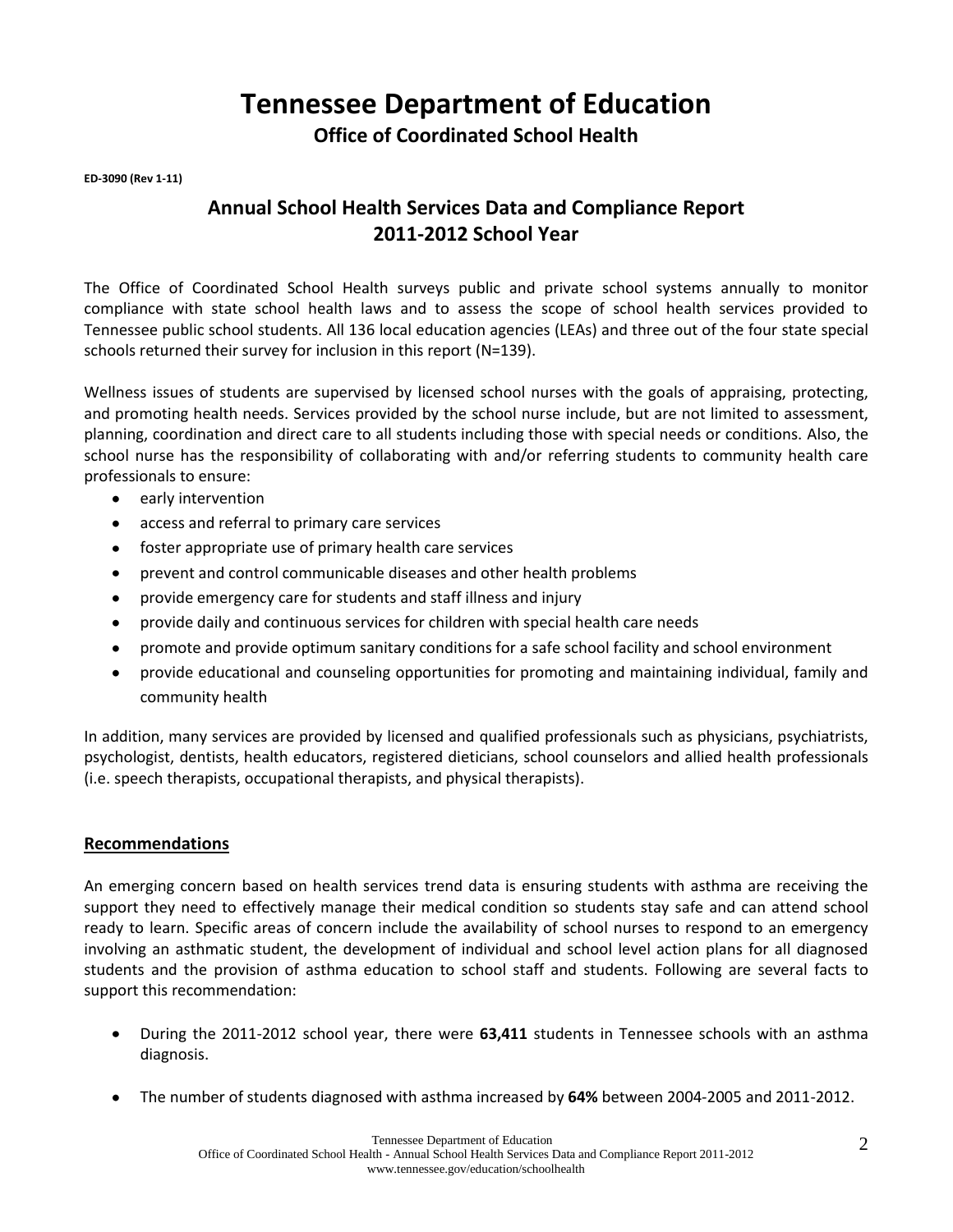- During the 2011-2012 school year, **14,985** students received an emergency procedure in Tennessee schools. Almost all of the emergency procedures were provided to students with asthma (**94%**).
- The number of emergency procedures performed by licensed health care providers in schools **increased**  $\bullet$ **58%** from 2008-2009 to 2011-2012. The only type of procedure that increased during this two year period was asthma (**119%)**.
- School health services directors were asked if there was a nurse present all day in schools where a student might need **asthma** medication administered during an emergency situation. **Forty-four percent** (**62** school systems/special schools) indicated "yes" while **56%** (**74** school systems/special schools**)** reported "no".
- Of the **63,411** students indentified as having asthma, only **35,909** students (**57%** of all asthmatic students) had an individual school asthma action plan in place.
- Also, only **55** school districts/special schools have adopted a school-wide asthma action plan for all schools (**40%** of all school districts).
- Asthma education was provided to **17,279** school personnel and **12,616** students with asthma during the 2011-2012 school year. This represents only **20%** of all Tennessee students diagnosed with asthma.

# **2011-2012 SCHOOL HEALTH SERVICES HIGHLIGHTS**

#### **Student Diagnoses**

During the 2011-2012 school year, **188,975** students in Tennessee public schools had a chronic illness or disability diagnosis. This represents **19%** of all Tennessee public school students statewide. Of those students with a diagnosis, the most common diagnoses were asthma (**33%**), ADHD/ADD (**21%**), other (cerebral palsy, sickle cell, cystic fibrosis) (**14%**) and severe allergy (**9%**).

The total number of Tennessee students with chronic illnesses or disability diagnoses increased by **76%** between 2004-2005 and 2011-2012. The number of ADHD/ADD diagnoses increased by **100%** in eight years. The number of students diagnosed with asthma increased by **64%** and the number of students diagnosed with diabetes increased by **55%** during the same time period.

#### **Health Services Provided in Tennessee Schools**

The most common types of health services provided by licensed health care providers in Tennessee schools include training and supervision of non-medical personnel (**77%** of all schools), care of ill/injured students (**75%** of all schools), care of ill/injured staff (**75%** of all schools) and health counseling referral (**74%** of all schools). The most common types of health services provided by unlicensed health care providers in Tennessee schools include body mass index (BMI) screening (**57%** of all schools), vision screening (**55%** of all schools) and hearing screening (**55%** of all schools).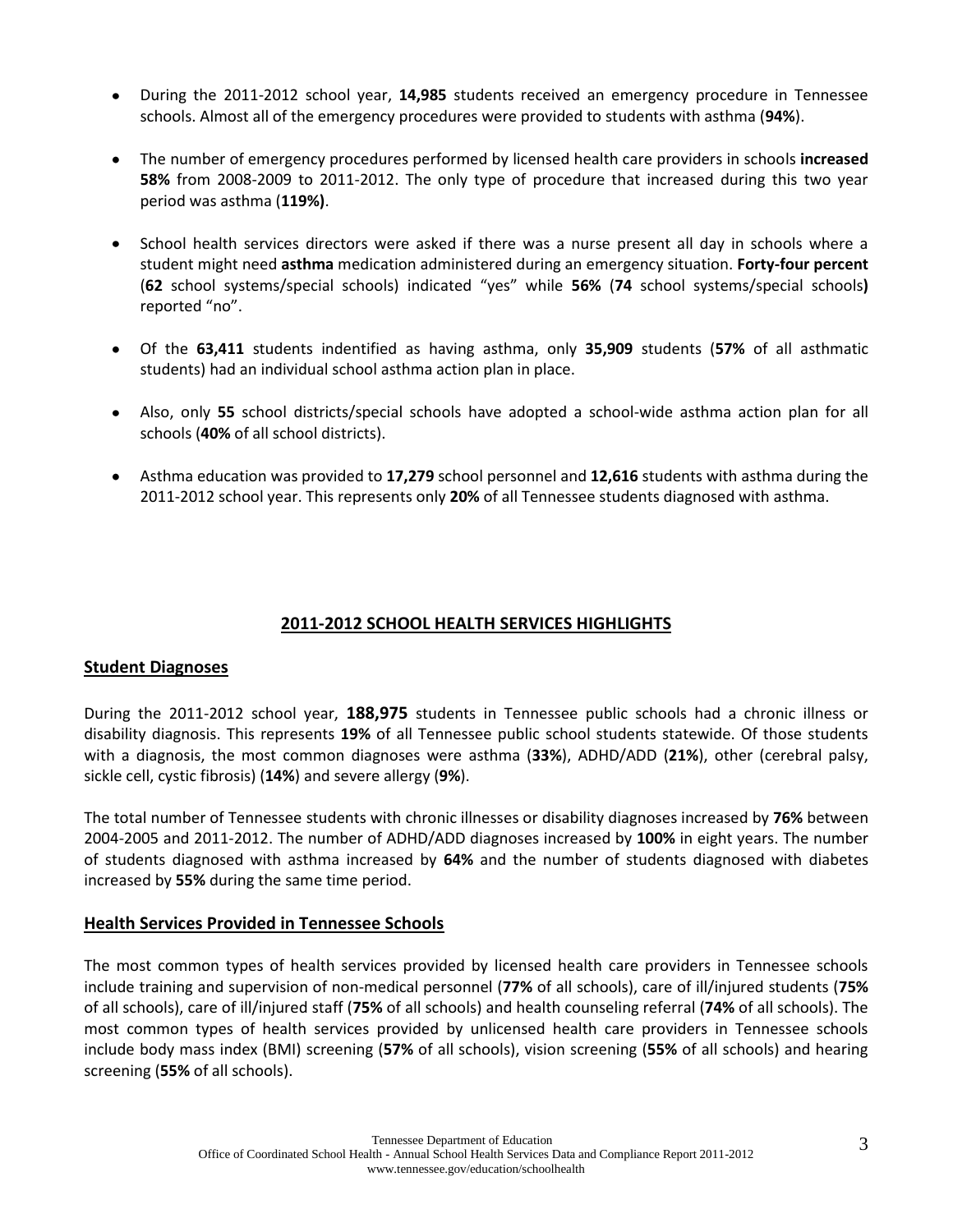## **Medications**

During the 2011-2012 school year, **23,089** students self-administered medications while under the supervision of unlicensed school personnel. The most common medications self-administered by students were inhalants (**39%**), other/non- specified drugs (**24%**), and topical (**17%**).

In 2011-2012, **91,671** students received medication administered by a licensed health care professional. The most common medications administered in schools by licensed health care professionals were: topical (**42%**), other (**26%**),) and aerosol (**16%**).

The total number of students receiving medication administered by licensed health care professionals increased by **37%** from 2004-2005 to 2011-2012. The largest increase in medications was aerosol (**317%**), insulin (**165%**), and behavioral (**109%**)**.** The largest decline in use of medications was G Tube (**-25%**)**.**

The vast majority of type of doses administered to Tennessee students were oral (**63%**) followed by injectable (**16%**) and inhaled (**10%**).

All medications except those designated by an individual healthcare plan (IHP), must be maintained in a secure location under the supervision of a school nurse and/or other school personnel who have been oriented/trained and assigned to handle medications and record keeping per state guidelines. School systems secured medications in a locked cabinet **(97%** of all Tennessee school systems/special schools), locked storage closet/cabinet **(73%** of all Tennessee school systems/special schools)**,** locked desk drawer **(57%** of all Tennessee school systems/special schools) and/or "other" **(43%** of all Tennessee school systems/special schools).

#### **Student Health Screenings**

According to the *Tennessee School Health Screening Guidelines***,** students in grades PreK, K, 2, 4, 6 and 8 are screened annually for vision and hearing. Students in grades K, 2, 4, 6 and 8 and one year of high school (usually Lifetime Wellness class) are screened annually for blood pressure and body mass index (BMI) in addition to vision and hearing. School staffs are encouraged to screen students for oral health problems and screen 6<sup>th</sup> grade students for scoliosis. Most school systems/special schools provided vision, hearing, BMI and blood pressure screening for their students. Approximately **50%** of all LEAs/special schools provided scoliosis screening and **43%** provided some type of dental screening.

During the 2011-2012 school year, **1,316,649** student health screenings occurred in Tennessee schools. The most common type of screenings was vision (**27%**), hearing (**23%**) and body mass index (BMI) (**22%).**

During the 2011-2012 school year **74%** of all Tennessee students who were required to receive school health screenings received them. Also, **92%** of all students required to receive a vision screening received one, **77%** received a hearing screening, **66%** received a BMI screen and **62%** received a blood pressure screen.

The percentage of all school health screenings decreased by **7%** from 2008-2009 to 2011-2012. The only screening that increased during this time period was BMI screenings (**1%**). Decreases occurred for scoliosis (**-46%**), dental (**-30%**), vision (**-9%**), hearing (**-7%**) and blood pressure (**-2%**) screenings.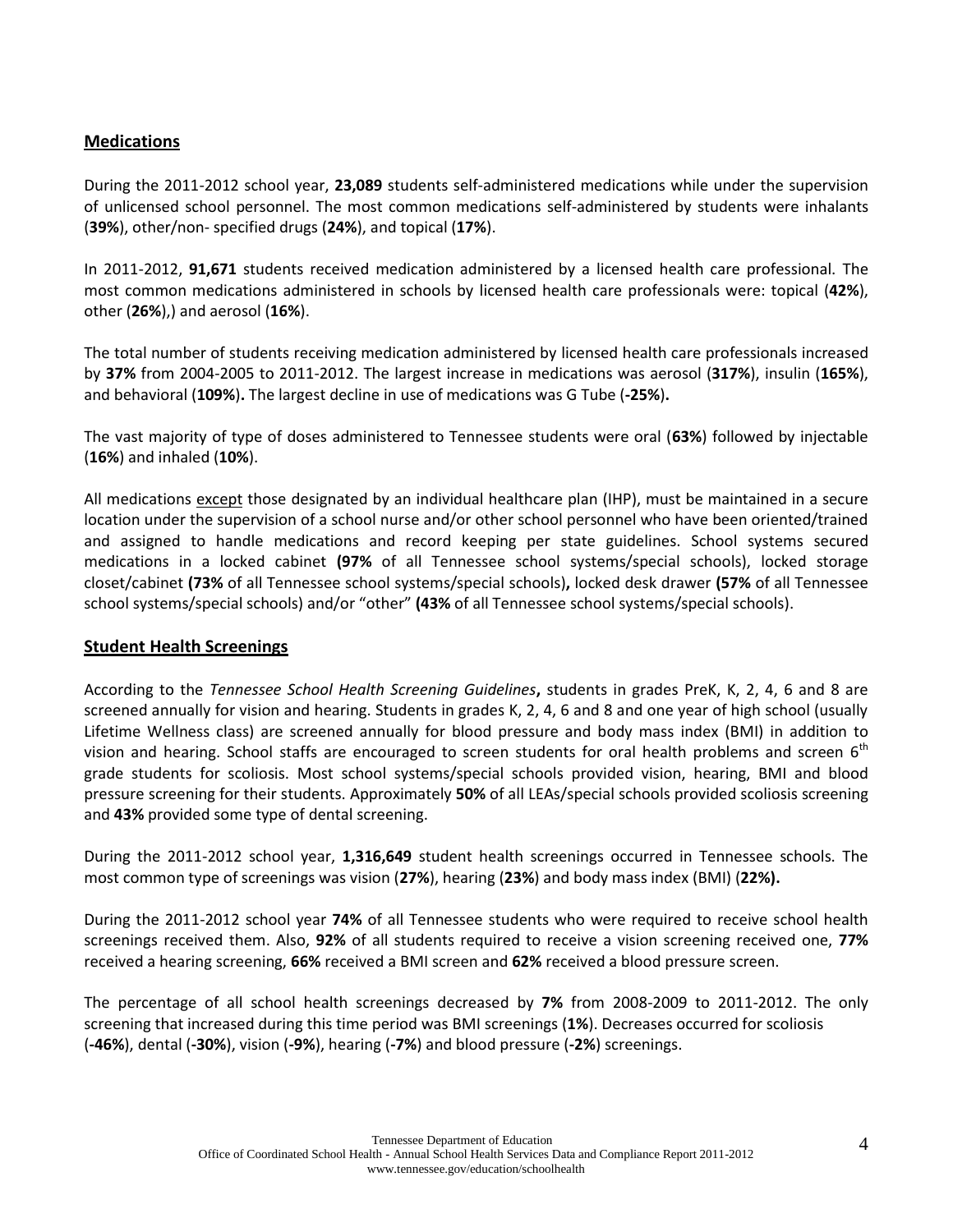During the 2011-2012 school year, **164,571** student referrals were made to a health care provider as a result of a school health screening. Most referrals were associated with BMI screenings (**49%**), vision screenings (**27%**) and dental screenings (**9%**).

The total number of students referred to health care providers increased **210%** between 2006-2007 and 2011- 2012. The most significant increase in referrals from 2006-2007 to 2011-2012 were for BMI (**1,005%**), blood pressure (**590%**) and vision (**127%**). Referrals decreased for scoliosis (**-39%**) and dental (**-8%**).

#### **School Nurses**

School systems hire nurses to serve the general and special education student school populations. During the 2011-2012 school year, **1,345** school nurses worked in Tennessee schools. This represents a **24%** increase from the 2006-2007 school year.

Of these, **32** were Master of Science Nurses (MSNs)**, 318** were Bachelor of Science Nurses (BSNs), **447** were Registered Nurses (RNs) and **548** were Licensed Practical Nurses (LPNs). Also, **86%** of all Tennessee school nurses were hired by the school district as full time employees**, 7%** through public health departments, **6%** on an agency contract and **1%** through local hospitals. School systems reported **15%** of all school nurses served special education students and **85%** served the general school population.

During the 2011-2012 school year, **787** schools (or **37%** of all Tennessee schools) used electronic medical records to conduct their work. Electronic medical records systems such as SNAP, STAR Student, HealthOffice, and Powerschool were used most frequently.

There were **2,259,306** student visits to school nurses during the 2011-2012 school year in Tennessee. During these visits **80%** or **1,805,518** school visits resulted in the school nurse attending to student's needs and then sending students back to class for the day. The student return-to-class rate increased from **61.3%** in 2008-2009 to **80%** during the 2011-2012 school year.

LEAs reported **133 out of 136** school systems/special schools meet the requirement for number of nurses per student ratio of 1:3,000. (This calculation does not include nurses who are contracted or hired to provide procedures or treatments only.) Three LEAs did not answer this survey question. Most school systems/special schools in Tennessee are in compliance with the school nurse to student ratio law.

#### **Availability of School Nurses**

School health services directors were asked if there was a nurse present all day in schools where a student might need **asthma** medication administered during an emergency situation. **Forty-four percent** (**62** school systems/special schools) indicated yes while **56%** (**74** school systems/special schools) reported no.

School health services directors were asked if there was a nurse present all day in schools where a student might need **glucagon** medication administered during an emergency situation. **Fifty-nine percent** (**79** school systems/special schools) indicated "yes" while **41%** (**56** school systems/special schools) reported "no".

School health services directors were asked if there was a nurse present all day in schools where a student might need **diastat** medication administered during an emergency situation. **Fifty-five percent** (**74** school systems/special schools) indicated yes while **45%** (**61** school systems/special schools) reported no.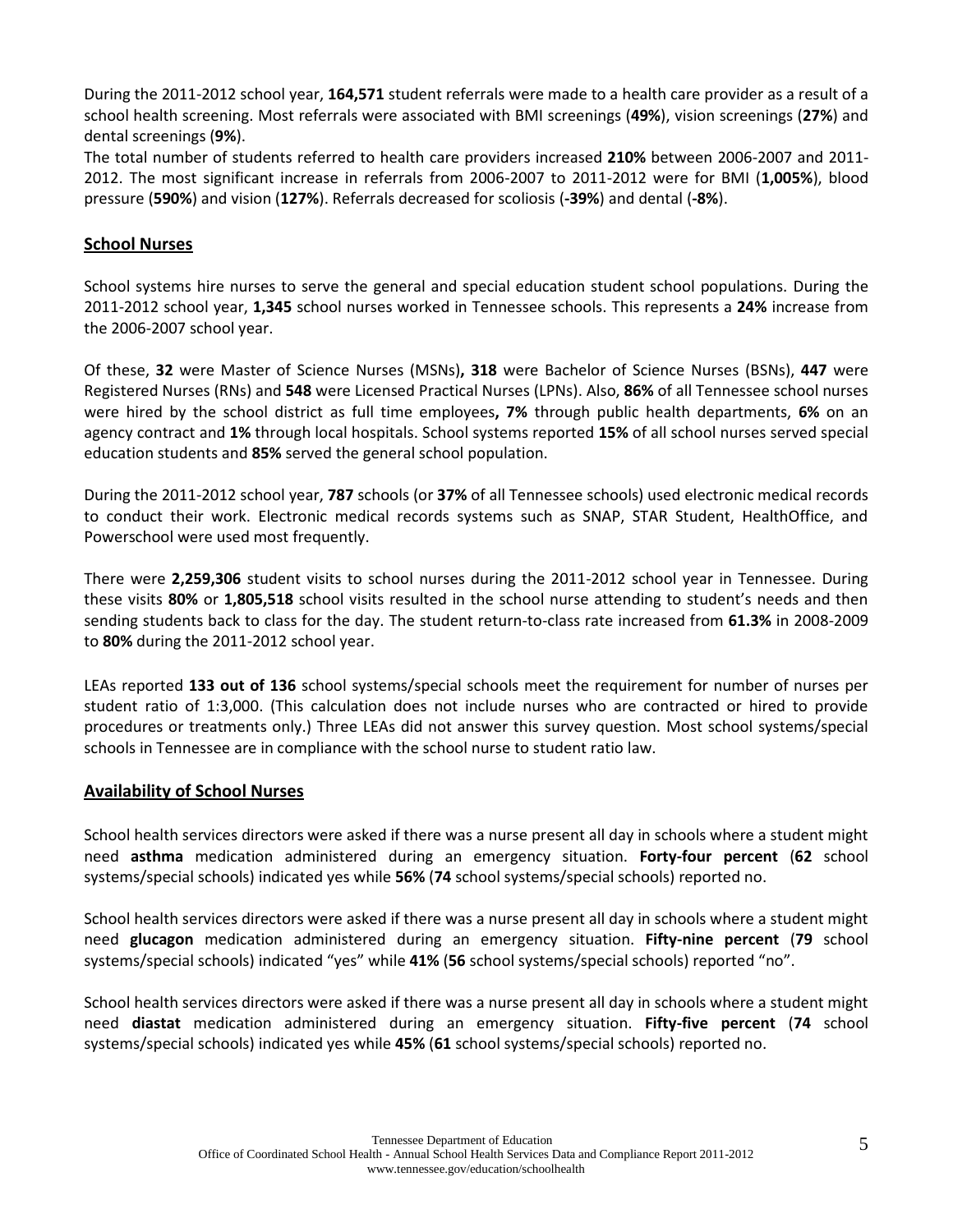First aid was provided to **16,757** students in the absence of a RN nurse in 2011-2012. Of the total number of first aid services provided at schools in the absence of a RN school nurse, **59%** was provided by teachers followed by secretaries (**14%**) and "other" (**13%**).

## **911 Emergency Calls**

During the 2011-2012 school year **4,128** 911 emergency calls were made in Tennessee public schools. Of these calls, **1,594** (**39%**) were made when a nurse was in the school building and **2,534** (**61%**) were made when a nurse was not in the school building.

## **504 - Individual Health Care Plans (TCA §49-5-415)**

A majority of school districts (**84%**) reported they had developed an individual health plan (IHP) for all students with chronic or long-term illnesses such as asthma, diabetes, seizures, sickle cell anemia, cardiac conditions and severe allergic reactions.

#### **Procedures**

During 2011-2012, **10,503** students received a procedure on a daily or routine basis at school from a licensed health care professional. The most frequent procedures performed by licensed health care professionals were: blood glucose monitoring (**19%**), carb counting (**18%**), "other" (**14%**) and diabetes injections (**14%**).

Between 2006-2007 and 2011-2012 the number of procedures performed by licensed health care professionals increased by **36%**.

During 2011-2012, **3,414** students performed their own procedure on a daily or routine basis at school without assistance. The most frequent procedures performed by students without any assistance were: blood glucose monitoring (**29%**), carb counting (**23%**), and diabetes injections (**15%**).

During 2011-2012, **545** students received a procedure on a daily or routine basis at school from an unlicensed health care professional. The most frequent procedures performed by unlicensed health care professionals were blood glucose monitoring (**54%**), carb counting (**28%**), and urine ketone testing (**14%**).

#### **Emergency Procedures**

During the 2011-2012 school year, **14,985** students received an emergency procedure in Tennessee schools. Almost all of the emergency procedures were provided to students with asthma (**94%**).

The total number of students receiving an emergency procedure increased by **98%** from 2008-2009 to 2011- 2012. The largest area of increase occurred using epi-pens (**233%**), glucagon (**119%**) and diastat (**110%**) as an emergency procedure with students.

The number of emergency procedures performed by licensed health care providers in schools increased **58%** from 2008-2009 to 2011-2012. The only type of procedure that increased during this two year period was asthma (**119%)**.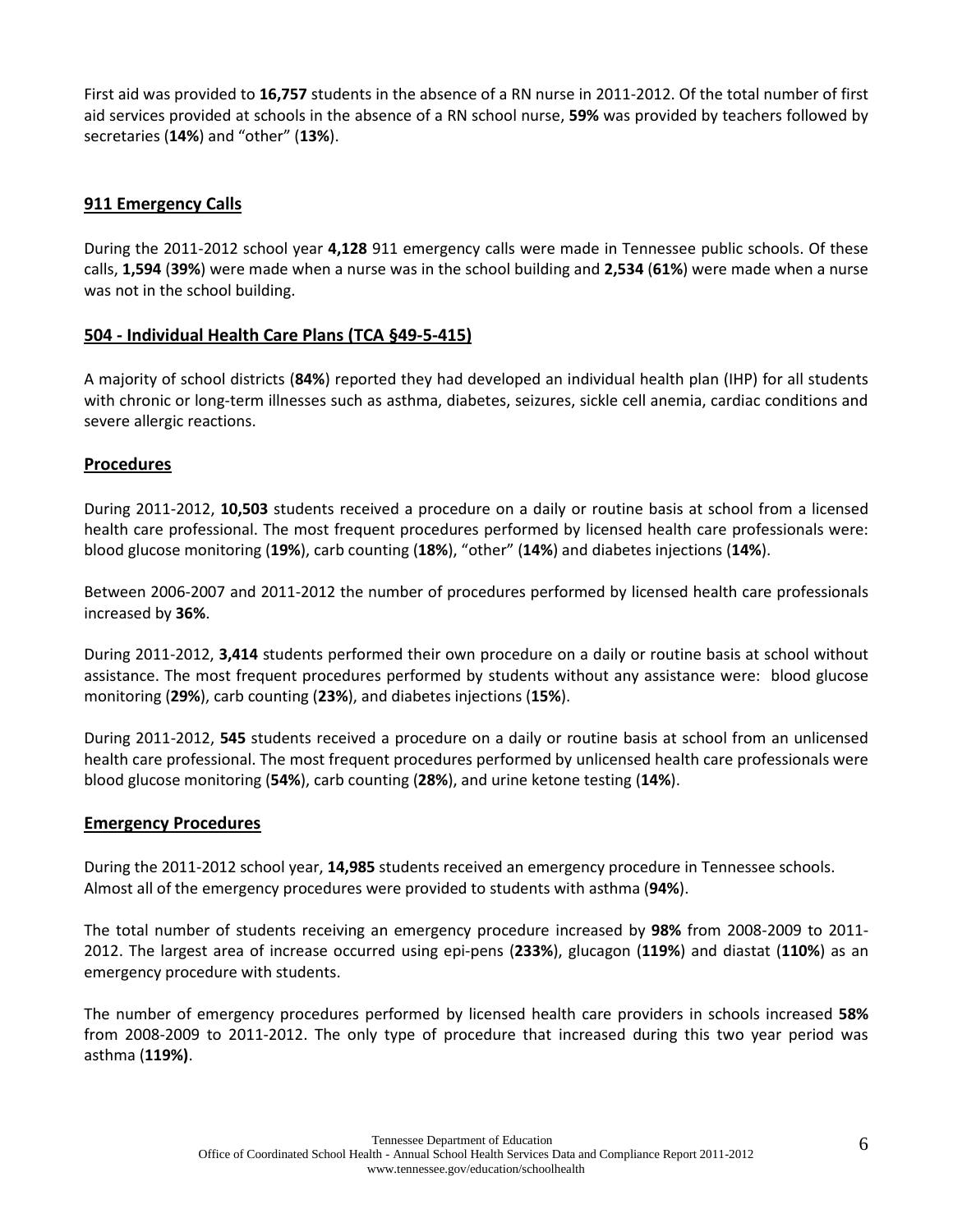During the 2011-2012 school year, **57,830** emergency procedures were performed in Tennessee schools. The most common type of emergency procedure performed by licensed health care providers involved supporting students with asthma (**96%**).

During 2011-2012, **178** schools experienced emergencies that required the administration of emergency medications at least once during the school year. The most common emergency medicine administered to students was epinephrine (**44%**) followed by diastat (**41%)** and glucagon (**15%**).

Also, **77 out of 137** school systems/special schools report they have a policy that allows trained volunteers to administer Glucagon in schools.

# **Asthma**

During the 2011-2012 school year, there were **63,411** students in Tennessee schools with an asthma diagnosis. Students diagnosed with asthma represent the most common type of chronic illness/disability among Tennessee students (**33% of all diagnoses**). Since 2004-2005 the number of students diagnosed with asthma increased by **64%.**

Of the **63,411** students indentified as having asthma, **35,909** students (**57%** of all asthmatic students) had an individual school asthma action plan in place. Also, **55** school districts have adopted a school-wide asthma action plan for all schools (**40%** of all school districts).

Asthma education was provided to **17,279** school personnel and **12,616** students with asthma during the 2011- 2012 school year. This represents only **20%** of all Tennessee students diagnosed with asthma.

# **Allergies**

There were **17,122** students diagnosed with allergies in Tennessee schools during the 2011-2012 school year. The most common types of allergies among students were environmental (**31%**), "other (includes allergies)" (**28%**) and "other – food" (**11%**).

From 2010-2011 to 2011-2012 school years, the number of students with allergies increased by **8%**. Shellfish (**41%**), nuts (**30%**) and eggs (**26%**) allergies increased the most from the previous year. Food/Dye allergies decreased by **28%**.

#### **Diabetes**

There were **3,704** students in Tennessee schools with a diagnosis of diabetes during the 2011-2012 school year. Of these, **2,810** students or **77%** were diagnosed with Type I diabetes and **858** students or **23%** were diagnosed with Type 2 diabetes. The highest percentage of students diagnosed with diabetes attended high schools (**41%**) followed by middle schools (**25%**) and then elementary schools (**24%**).

The number of students diagnosed with Type I and Type II diabetes in Tennessee schools has increased by **9%** from 2009-2010 to 2011-2012.

#### **School-based Clinics**

The number of students served in school clinics increased from **69,305** in 2008-2009 to **122,337** in 2011-2012. This represents a **77%** increase over a three-year period. Also, in 2011-2012, **40,586** student referrals were made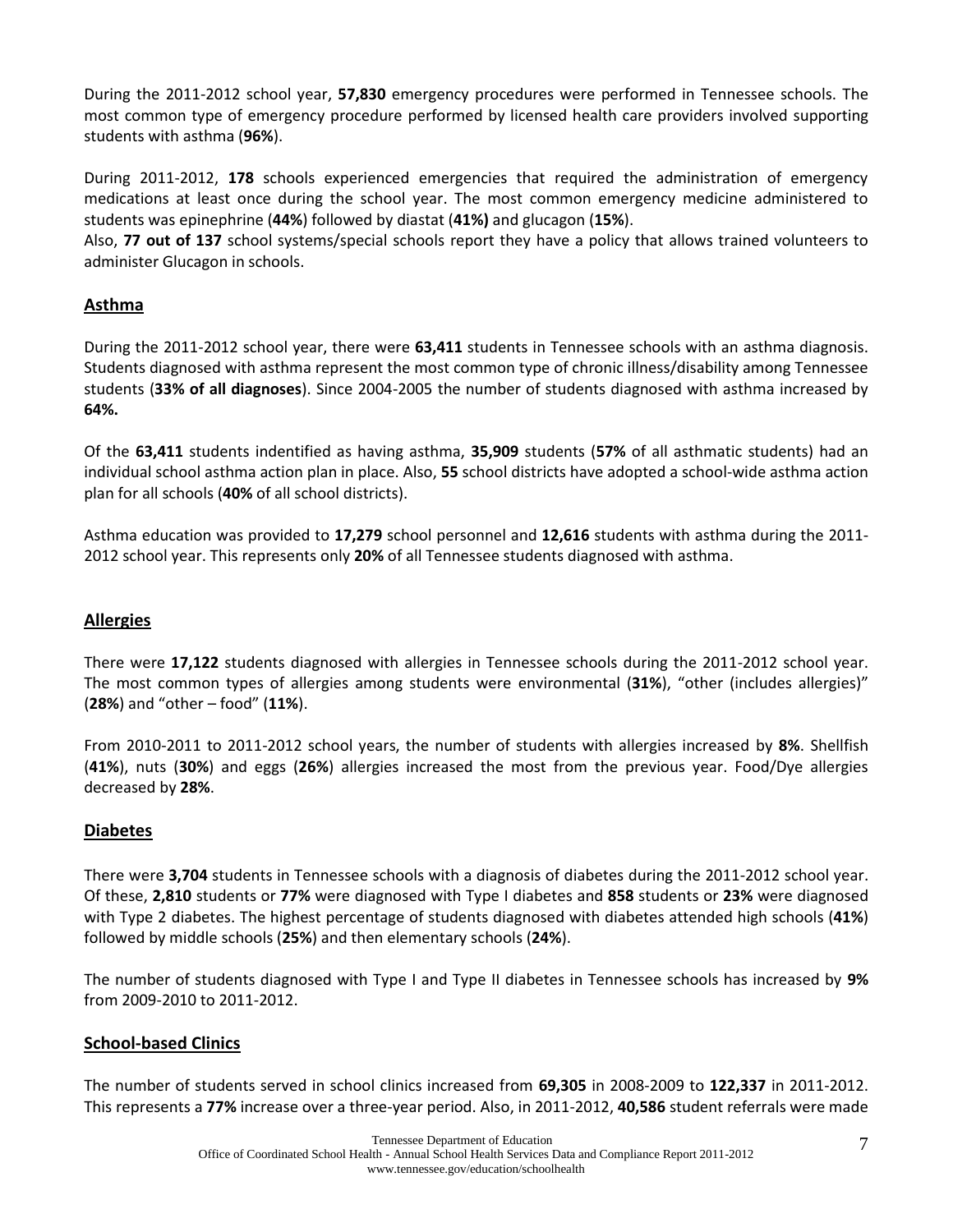to other health care providers (optometrist, audiologist, pediatrician, etc.) compared to **17,020** referrals in 2010- 2011 school year (an increase of **138%**).

The number of school systems/special schools with school-based clinics increased from **12** in 2008-2009 to **21** in 2011-2012 (**75%** increase).

The number of schools with school-based clinics increased from **54** in 2008-2009 to **87** in 2011-2012 (**61%**  increase).

Of the **87** schools that provided clinic services in 2011-2012, **54%** used tele-medicine, **62%** provided services to staff as well as students, **51%** provided immunizations and **13%** provided dental services in the clinics.

In 2011-2012, **55,765** EPSDTs (wellness exam) were provided to Tennessee students either by a school clinic practitioner or a private provider in the schools. Of these, **5,497** students received an EPSDT through a schoolbased clinic and **50,268** students received EPSDT through *Well Child, Inc.* or another private provider at school.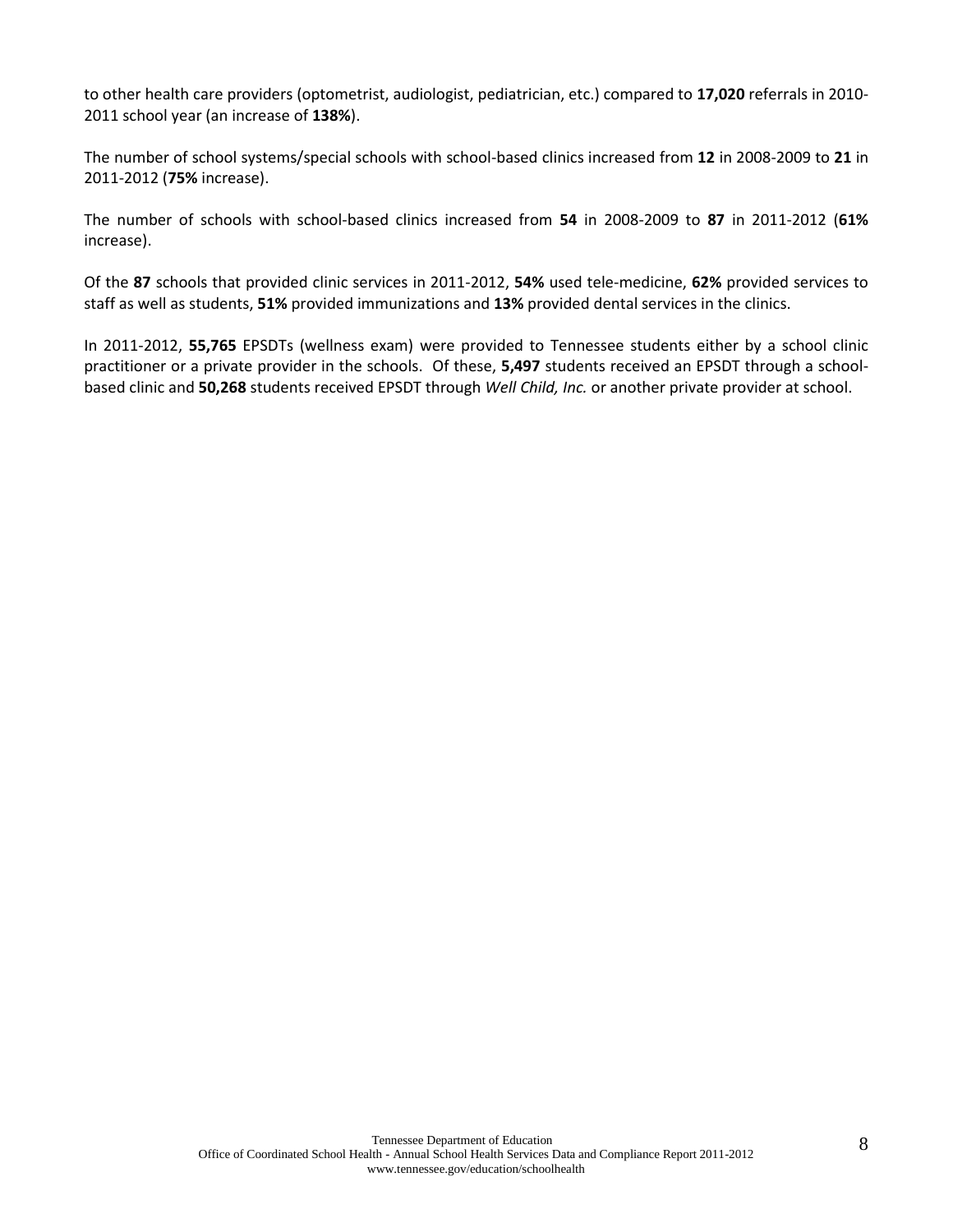# **Data Charts**

#### **STUDENT DIAGNOSES**

| <b>Chronic Illness or Disability Diagnosis</b>       | <b>Number of Students</b><br>2011-2012 | <b>Percent of Total</b> |
|------------------------------------------------------|----------------------------------------|-------------------------|
| Asthma                                               | 63,411                                 | 33%                     |
| ADHD/ADD                                             | 39,933                                 | 21%                     |
| Other (Cerebral Palsy, Sickle Cell, Cystic Fibrosis) | 25,897                                 | 14%                     |
| <b>Severe Allergy</b>                                | 17,212                                 | 9%                      |
| <b>Intellectual Disability</b>                       | 14,701                                 | 8%                      |
| <b>Mental Health</b>                                 | 10,431                                 | 5%                      |
| Autism                                               | 6,897                                  | 4%                      |
| Seizure Disorder                                     | 6,789                                  | 4%                      |
| <b>Diabetes</b>                                      | 3,704                                  | 2%                      |
| Total                                                | 188,975                                | 100%                    |

# *Number of Students and Percent of Total by Chronic Illness or Disability Diagnosis 2011-2012*

During the 2011-2012 school year, **188,975** students in Tennessee public schools had a chronic illness or disability diagnosis. This represents **19%** of all Tennessee public school students statewide. Of those students with a diagnosis, the most common diagnoses were asthma (**33%**), ADHD/ADD (**21%**), other (cerebral palsy, sickle cell, cystic fibrosis) (**14%**) and severe allergy (**9%**).

# *Number and Percent Change of Students by Selected Chronic Illness or Disability Diagnosis between 2004-2005 and 2011-2012*

| <b>Chronic Illness or Disability</b><br><b>Diagnosis</b> | <b>Number of Students</b><br>2004-2005 | <b>Number of Students</b><br>2011-2012 | <b>Percent Change</b> |
|----------------------------------------------------------|----------------------------------------|----------------------------------------|-----------------------|
| Asthma                                                   | 38,676                                 | 63,411                                 | 64%                   |
| ADHD/ADD                                                 | 19,939                                 | 39,933                                 | 100%                  |
| Other                                                    | 14,536                                 | 25,897                                 | 78%                   |

Tennessee Department of Education

Office of Coordinated School Health - Annual School Health Services Data and Compliance Report 2011-2012 www.tennessee.gov/education/schoolhealth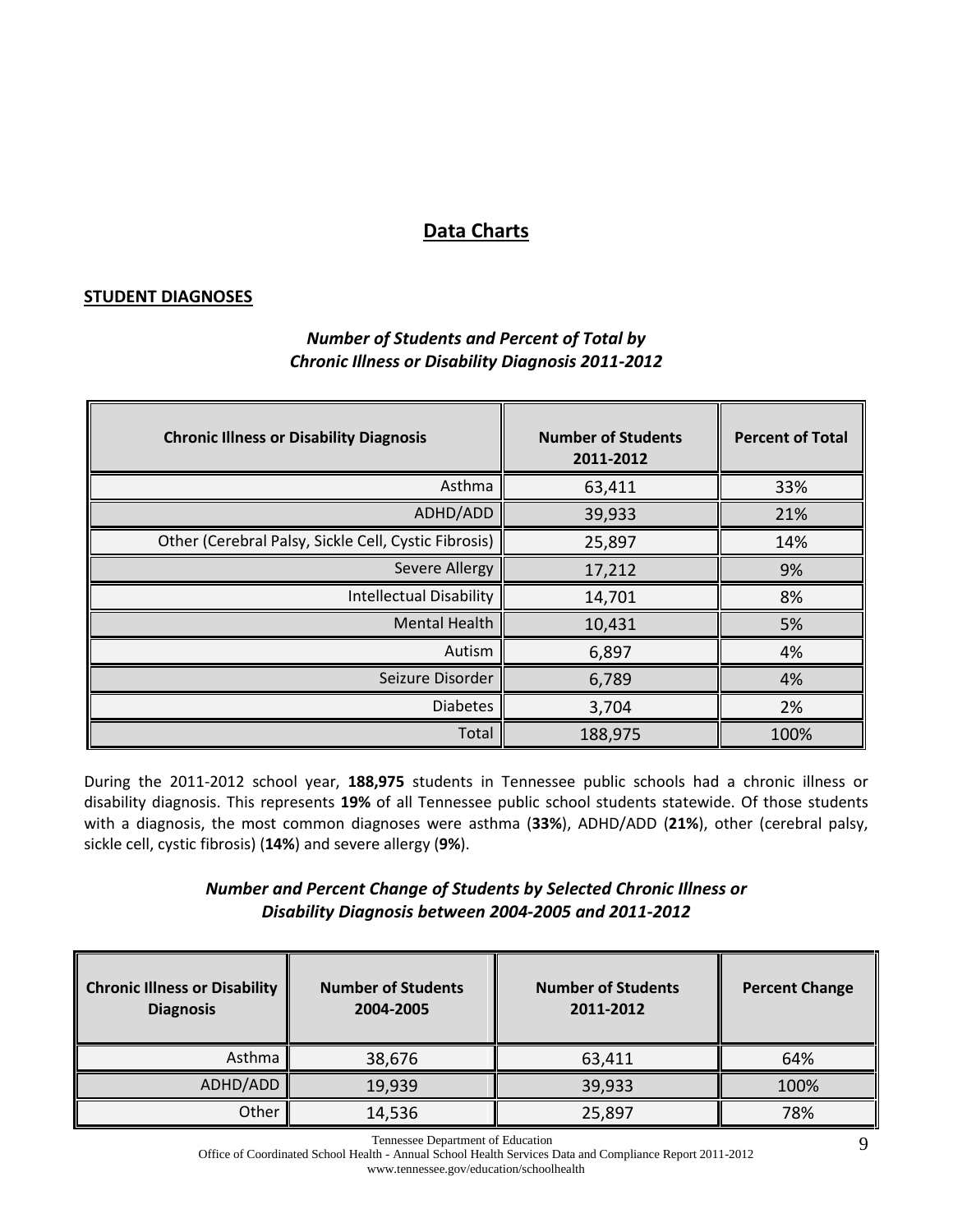| <b>Diabetes</b> | 2,388                     | 3,704   | 55% |
|-----------------|---------------------------|---------|-----|
| Total           | $\Gamma$<br>--<br>ر ر ر ر | 132,945 | 76% |

The total number of students with selected chronic illnesses or disability diagnoses increased by **76%** between 2004-2005 and 2011-2012. The number of ADHD/ADD diagnoses increased by **100%** in seven years. The number of students diagnosed with asthma increased by **64%** and the number of students diagnosed with diabetes increased by **55%** during the same time period.

#### **HEALTH SERVICES PROVIDED IN SCHOOLS**

# *Types of Health Services Provided in Schools Using Licensed and Unlicensed Health Care Providers and Percent Compared to All Tennessee Schools 2011-2012*

| <b>Types of Health Services</b>                                                                        | <b>Number</b><br>of<br>schools<br>using<br><b>Licensed</b><br><b>Health</b><br>Care<br><b>Providers</b> | % of All TN<br><b>Schools</b><br>$(N = 2, 105)$ | <b>Number of</b><br><b>Schools</b><br><b>Using</b><br><b>Unlicensed</b><br><b>Health Care</b><br><b>Providers</b> | % of All<br><b>TN</b><br><b>Schools</b><br>$(N=2,105)$ |
|--------------------------------------------------------------------------------------------------------|---------------------------------------------------------------------------------------------------------|-------------------------------------------------|-------------------------------------------------------------------------------------------------------------------|--------------------------------------------------------|
| <b>Emergency Planning With School Staff/Community</b><br>Partners (EX: member of First Responder Team) |                                                                                                         |                                                 |                                                                                                                   |                                                        |
|                                                                                                        | 1,401                                                                                                   | 67%                                             | 591                                                                                                               | 28%                                                    |
| <b>Medication Administration</b>                                                                       | 1,401                                                                                                   | 67%                                             | 959                                                                                                               | 46%                                                    |
| Care of Ill/Injured Staff                                                                              | 1,571                                                                                                   | 75%                                             | 900                                                                                                               | 43%                                                    |
| Care of Ill/injured students                                                                           | 1,574                                                                                                   | 75%                                             | 916                                                                                                               | 44%                                                    |
| Training and Supervision of Non-Medical Personnel                                                      | 1,620                                                                                                   | 77%                                             | 220                                                                                                               | 10%                                                    |
| <b>Vision Screening</b>                                                                                | 1,239                                                                                                   | 59%                                             | 1,159                                                                                                             | 55%                                                    |
| Health Counseling/Referral                                                                             | 1,565                                                                                                   | 74%                                             | 497                                                                                                               | 24%                                                    |
| <b>BMI Screening</b>                                                                                   | 1,197                                                                                                   | 57%                                             | 1,194                                                                                                             | 57%                                                    |
| <b>Hearing Screening</b>                                                                               | 1,234                                                                                                   | 59%                                             | 1,149                                                                                                             | 55%                                                    |
| <b>Blood Pressure Screening</b>                                                                        | 1,423                                                                                                   | 68%                                             | 913                                                                                                               | 43%                                                    |
| <b>Health Education for Students</b>                                                                   | 1,239                                                                                                   | 59%                                             | 858                                                                                                               | 41%                                                    |
| <b>Immunization Compliance Monitoring</b>                                                              | 1,538                                                                                                   | 73%                                             | 591                                                                                                               | 28%                                                    |
| <b>Staff Wellness Activities</b>                                                                       | 1,247                                                                                                   | 59%                                             | 966                                                                                                               | 46%                                                    |
| Nursing Services to Students With Special Needs (IEP)                                                  | 1,329                                                                                                   | 63%                                             | 60                                                                                                                | 3%                                                     |
| <b>Scoliosis Screening</b>                                                                             | 300                                                                                                     | 14%                                             | 132                                                                                                               | 6%                                                     |
| <b>Dental Screening</b>                                                                                | 567                                                                                                     | 27%                                             | 68                                                                                                                | 3%                                                     |
| Nursing Services to Students With Special Needs (504)                                                  | 1,407                                                                                                   | 67%                                             | 77                                                                                                                | 4%                                                     |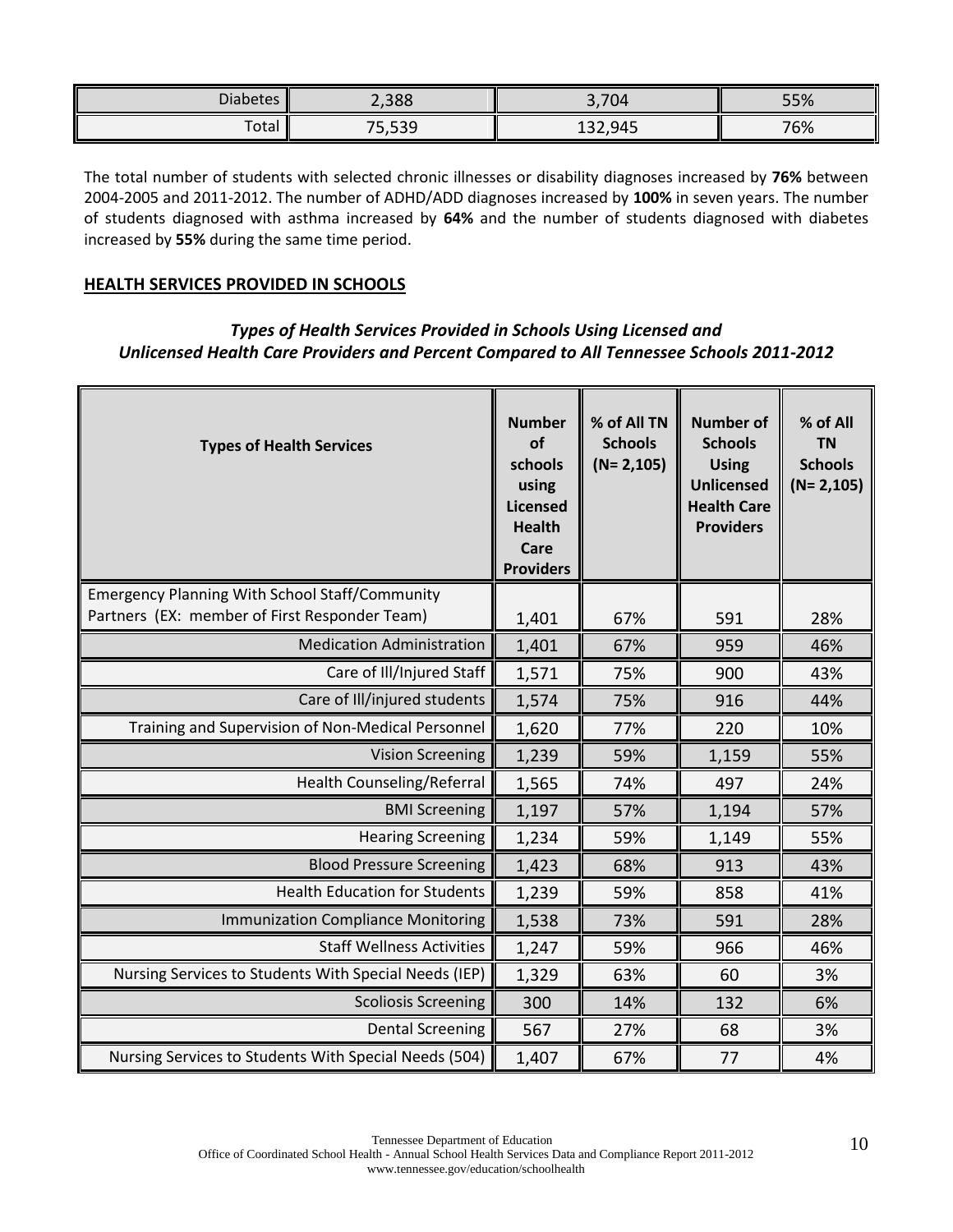The most common types of health services provided by licensed health care providers in Tennessee schools include training and supervision of non-medical personnel (**77%** of all schools), care of ill/injured students (**75%** of all schools), care of ill/injured staff (**75%** of all schools) and health counseling referral (**74%** of all schools). The most common types of health services provided by unlicensed health care providers in Tennessee schools include BMI screening (**57%** of all schools), vision screening (**55%** of all schools) and hearing screening (**55%** of all schools).

## **MEDICATIONS**

## *Type, Number and Percent of Total Self-Administering Medications By Students at*

| Type of Medicines Self-Administered By Students at School<br>Under the Supervision of Unlicensed School Personnel    | <b>Number of Students</b><br><b>Self-Administering</b><br><b>Medications at School</b><br>2011-2012 | <b>Percent of Total</b> |
|----------------------------------------------------------------------------------------------------------------------|-----------------------------------------------------------------------------------------------------|-------------------------|
| <b>Inhalants</b>                                                                                                     | 8,726                                                                                               | 39%                     |
| Other - Non-Specified Drugs (For example: Tylenol, Advil,<br>Pamprin, Motrin, Tums, Pepcid, Sudafed, Antihistamines) | 5,607                                                                                               | 24%                     |
| Topical                                                                                                              | 3,978                                                                                               | 17%                     |
| <b>Behavioral</b>                                                                                                    | 3,287                                                                                               | 14%                     |
| Antibiotic                                                                                                           | 749                                                                                                 | 3%                      |
| Seizure Control/Prevention                                                                                           | 299                                                                                                 | 1%                      |
| Insulin Injection                                                                                                    | 268                                                                                                 | 1%                      |
| Insulin Pump Assistance                                                                                              | 162                                                                                                 | 1%                      |
| G Tube (any medicine)                                                                                                | <b>NA</b>                                                                                           | <b>NA</b>               |
| <b>Diastat</b>                                                                                                       | 13                                                                                                  | .01%                    |
| Total                                                                                                                | 23,089                                                                                              | 100.01%                 |

*School Under the Supervision of Unlicensed School Personnel 2011-2012*

During the 2011-2012 school year, **23,089** students self-administered medications while under the supervision of unlicensed school personnel. The most common medications self-administered by students were inhalants (**39%**), other/non- specified drugs (**24%**), and topical (**17%**).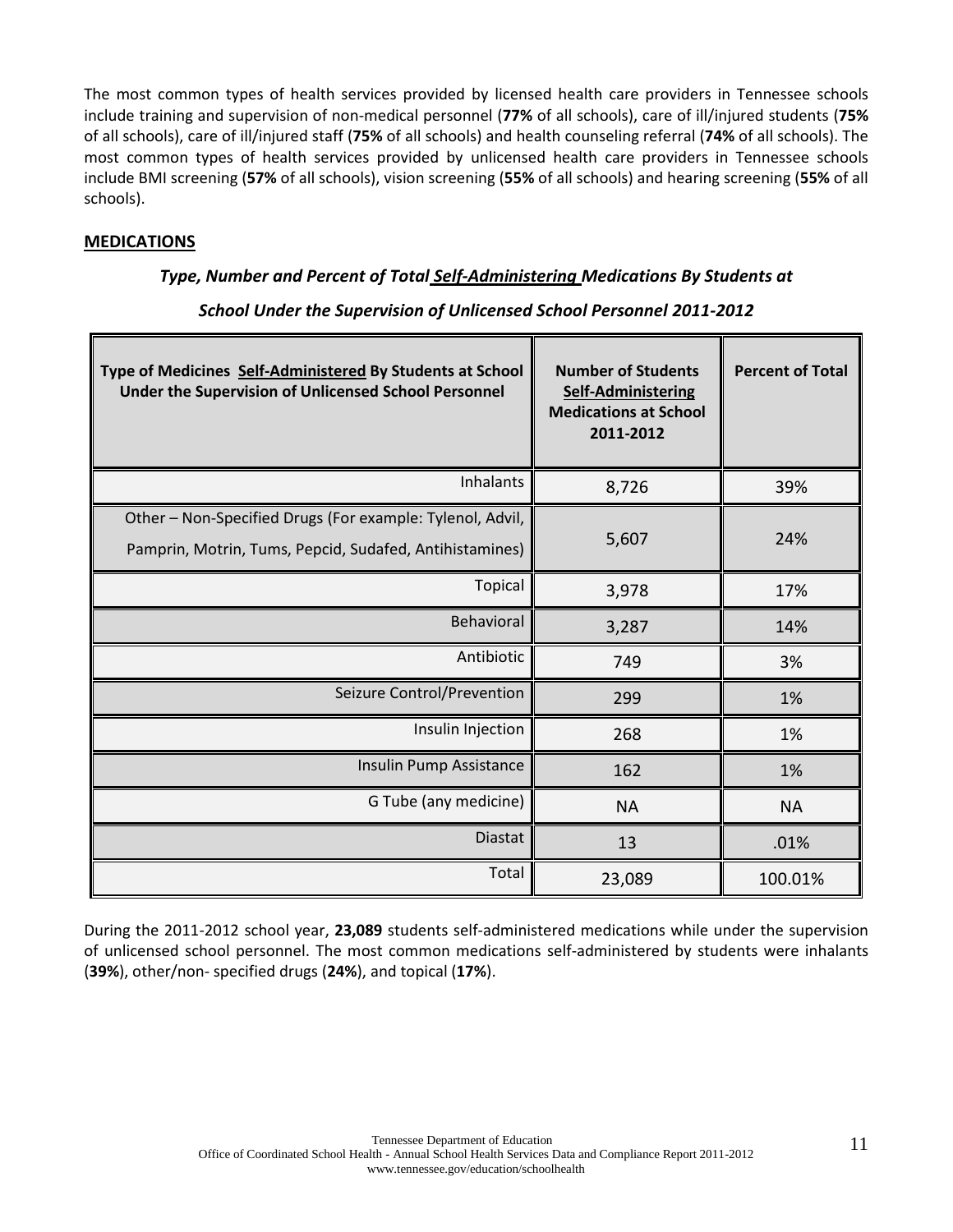# *Type, Number and Percent of Students Receiving Medications Administered by a Licensed Health Care Professional 2011-2012*

| <b>Type of Medicines</b> | <b>Number of Students Receiving</b><br><b>Medication Administered by a</b><br><b>Licensed Health Care Professional</b><br>2011-2012 | <b>Percent of Total</b> |
|--------------------------|-------------------------------------------------------------------------------------------------------------------------------------|-------------------------|
| Topical                  | 38,165                                                                                                                              | 42%                     |
| Other                    | 23,490                                                                                                                              | 26%                     |
| Aerosol                  | 14,666                                                                                                                              | 16%                     |
| Behavioral               | 7,477                                                                                                                               | 8%                      |
| Antibiotic               | 3,497                                                                                                                               | 3%                      |
| Insulin                  | 1,707                                                                                                                               | 2%                      |
| Seizure / Other          | 1,044                                                                                                                               | 1%                      |
| Insulin Pump assistance  | 966                                                                                                                                 | 1%                      |
| Diastat                  | 405                                                                                                                                 | .5%                     |
| G Tube (any medicines)   | 254                                                                                                                                 | .5%                     |
| Total                    | 91,671                                                                                                                              | 100%                    |

In 2011-2012, **91,671** students received medication administered by a licensed health care professional. The most common medications administered in schools by a licensed health care professional were: topical (**42%**), other (**26%**),) and aerosol (**16%**).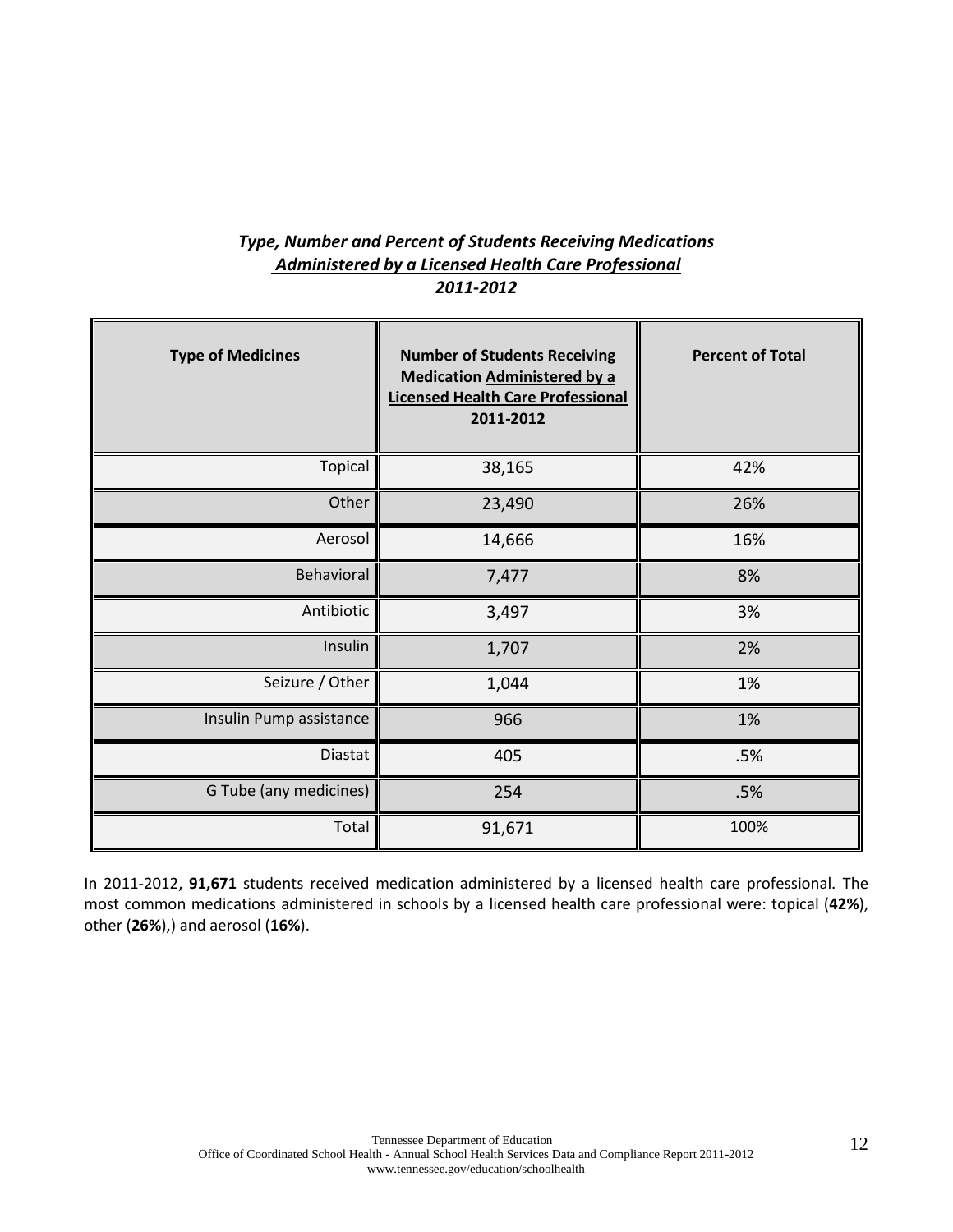## *Type, Number and Percent Change of Students Receiving Medications Administered by a Licensed Health Care Professional 2004-2005 and 2011-2012*

| <b>Type of Medicines</b> | <b>Number of Students</b><br><b>Receiving Medication</b><br><b>Administered by Licensed</b><br><b>Health Care Professional</b><br>2004-2005 | <b>Number of Students</b><br><b>Receiving Medication</b><br><b>Administered by Licensed</b><br><b>Health Care Professional</b><br>2011-2012 | <b>Percent Change</b> |
|--------------------------|---------------------------------------------------------------------------------------------------------------------------------------------|---------------------------------------------------------------------------------------------------------------------------------------------|-----------------------|
| Topical                  | 25,706                                                                                                                                      | 38,165                                                                                                                                      | 48%                   |
| Other                    | 29,769                                                                                                                                      | 23,490                                                                                                                                      | $-21%$                |
| Aerosol                  | 3,517                                                                                                                                       | 14,666                                                                                                                                      | 317%                  |
| Behavioral               | 3,582                                                                                                                                       | 7,477                                                                                                                                       | 109%                  |
| Antibiotic               | 2,489                                                                                                                                       | 3,497                                                                                                                                       | 40%                   |
| Insulin                  | 645                                                                                                                                         | 1,707                                                                                                                                       | 165%                  |
| Seizure / Other          | 757                                                                                                                                         | 1,044                                                                                                                                       | 38%                   |
| Insulin Pump assistance  | <b>NA</b>                                                                                                                                   | 966                                                                                                                                         | <b>NA</b>             |
| Diastat                  | <b>NA</b>                                                                                                                                   | 405                                                                                                                                         | <b>NA</b>             |
| G Tube (any medicines)   | 339                                                                                                                                         | 254                                                                                                                                         | $-25%$                |
| Total                    | 66,804                                                                                                                                      | 91,671                                                                                                                                      | 37%                   |

The total number of students receiving medication administered by a licensed health care professional increased by **37%** from 2004-2005 to 2011-2012. The largest increase in medications was aerosol (**317%**), insulin (**165%**), and behavioral (**109%**)**.** The largest decline in use of medications was G Tube (**-25%**)**.**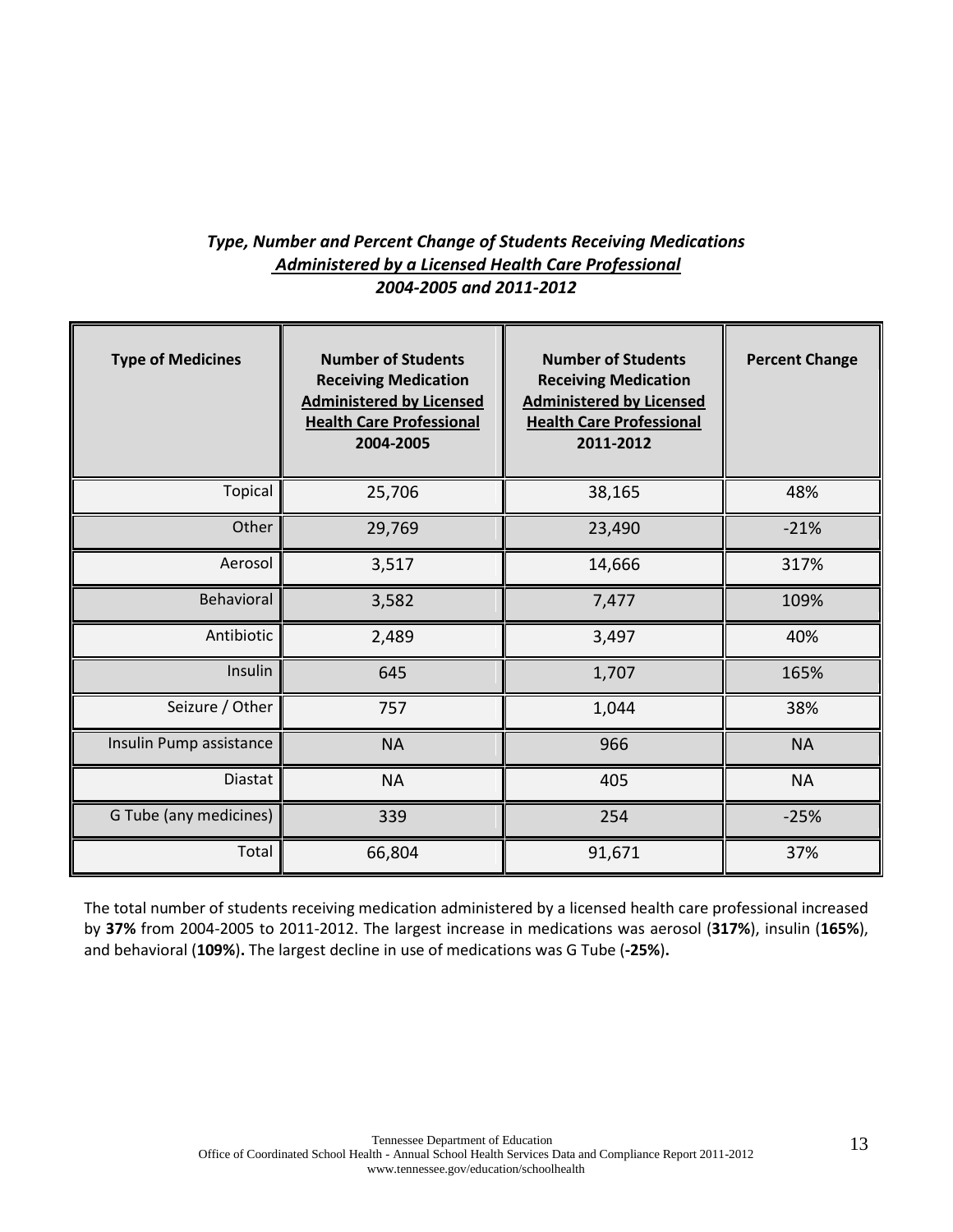# *Total Number of Medication Doses Administered in Tennessee Schools Daily and As Needed (PRN) (Count Doses for the Year) 2011-2012*

| <b>Type of Medication</b><br>Administered | <b>Number of</b><br><b>Medication Doses</b><br><b>Administered</b><br><b>Daily</b> | <b>Number of</b><br><b>Medication Doses</b><br>Administered on an<br>as Needed Basis(PRN) | <b>Total Number</b> | <b>Percent of Total</b> |
|-------------------------------------------|------------------------------------------------------------------------------------|-------------------------------------------------------------------------------------------|---------------------|-------------------------|
| Oral                                      | 827,048                                                                            | 300,286                                                                                   | 1,127,334           | 63%                     |
| Injectable                                | 276,692                                                                            | 14,232                                                                                    | 290,924             | 16%                     |
| Inhaled                                   | 81,605                                                                             | 101,330                                                                                   | 182,935             | 10%                     |
| <b>Topical</b>                            | 13,887                                                                             | 78,700                                                                                    | 92,587              | 5%                      |
| Other                                     | 19,846                                                                             | 58,242                                                                                    | 78,088              | 4%                      |
| <b>GI Tube</b>                            | 30,386                                                                             | 1,400                                                                                     | 31,786              | 2%                      |
| Rectal                                    | 173                                                                                | 130                                                                                       | 303                 | .02%                    |
| IV                                        | $\overline{4}$                                                                     | $\overline{0}$                                                                            | 4                   | .0002%                  |
| Total                                     | 1,249,641                                                                          | 554,320                                                                                   | 1,803,961           | 100.02%                 |

The vast majority of type of doses administered to Tennessee students were oral (**63%**) followed by injectable (**16%**) and inhaled (**10%**).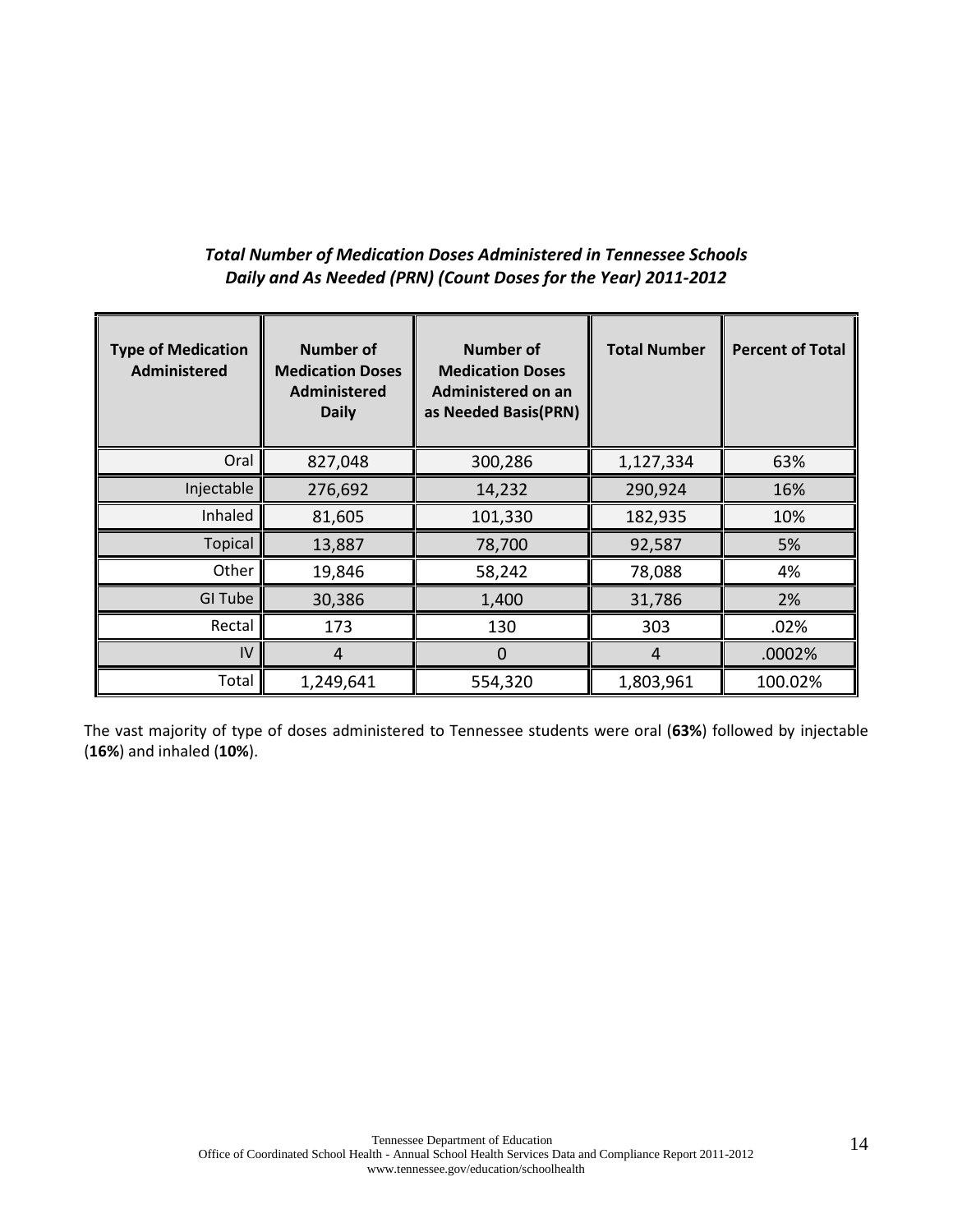| <b>Procedure Performed by Licensed Health</b><br><b>Care Professional</b> | <b>Number of Students</b><br><b>Receiving Procedure</b><br>on a Daily or Routine Basis<br>at School from Licensed<br><b>Health Care Professional</b> | <b>Percent of Total</b> |
|---------------------------------------------------------------------------|------------------------------------------------------------------------------------------------------------------------------------------------------|-------------------------|
| <b>Blood Glucose Monitoring</b>                                           | 1,983                                                                                                                                                | 19%                     |
| <b>Carb Counting</b>                                                      | 1,857                                                                                                                                                | 18%                     |
| Other                                                                     | 1,471                                                                                                                                                | 14%                     |
| Diabetes Injections                                                       | 1,463                                                                                                                                                | 14%                     |
| <b>Nebulizer Treatment</b>                                                | 1,185                                                                                                                                                | 11%                     |
| <b>Urine Ketone Testing</b>                                               | 1,089                                                                                                                                                | 10%                     |
| Insulin Pump                                                              | 732                                                                                                                                                  | 7%                      |
| G/T tube feeding                                                          | 526                                                                                                                                                  | 5%                      |
| C.I.C.                                                                    | 125                                                                                                                                                  | 1%                      |
| Trach care                                                                | 72                                                                                                                                                   | 1%                      |
| Total                                                                     | 10,503                                                                                                                                               | 100%                    |

*Type, Number and Percent of Students Receiving a Health Care Procedure on a Daily or Routine Basis at School from a Licensed Health Care Professional 2011-2012*

During 2011-2012, **10,503** students received a procedure on a daily or routine basis at school from a licensed health care professional. The most frequent procedures performed by licensed health care professionals were: blood glucose monitoring (**19%**), carb counting (**18%**), other (14%) and diabetes injections (**14%**).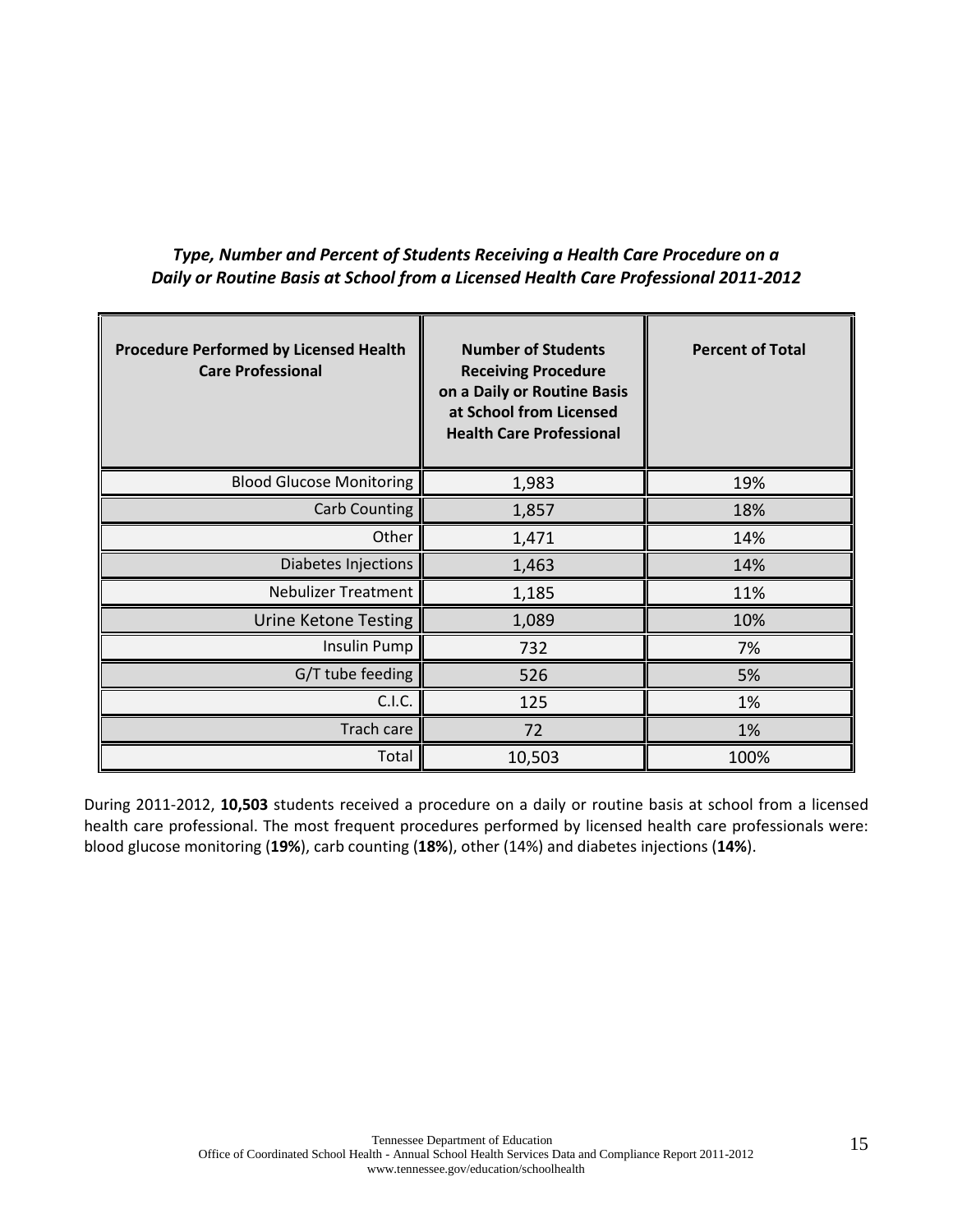# *Type, Number and Percent Change of Students Receiving a Health Care Procedure on a Daily or Routine Basis at School from a Licensed Health Care Professional 2004-2005 to 2011-2012*

| <b>Procedure Performed</b><br>by Licensed Health<br><b>Care Professional</b> | # of Students Receiving<br>Procedure on a Daily or Routine<br><b>Basis at School from Licensed</b><br><b>Health Care Professional 2006-07</b> | # of Students Receiving<br><b>Procedure on a Daily or Routine</b><br><b>Basis at School from Licensed</b><br><b>Health Care Professional 2011-12</b> | Percent<br>Change |
|------------------------------------------------------------------------------|-----------------------------------------------------------------------------------------------------------------------------------------------|------------------------------------------------------------------------------------------------------------------------------------------------------|-------------------|
| <b>Blood Glucose</b><br>Monitoring                                           | 2,490                                                                                                                                         | 1,983                                                                                                                                                | $-20%$            |
| Carb Counting                                                                | 1,532                                                                                                                                         | 1,857                                                                                                                                                | 21%               |
| Other                                                                        | 776                                                                                                                                           | 1,471                                                                                                                                                | 90%               |
| Diabetes Injections                                                          | 911                                                                                                                                           | 1,463                                                                                                                                                | 61%               |
| <b>Nebulizer Treatment</b>                                                   | 735                                                                                                                                           | 1,185                                                                                                                                                | 61%               |
| Urine Ketone Testing                                                         | <b>NA</b>                                                                                                                                     | 1,089                                                                                                                                                | <b>NA</b>         |
| Insulin Pump                                                                 | <b>NA</b>                                                                                                                                     | 732                                                                                                                                                  | NA                |
| G/T tube feeding                                                             | 867                                                                                                                                           | 526                                                                                                                                                  | $-39%$            |
| C.I.C.                                                                       | 287                                                                                                                                           | 125                                                                                                                                                  | $-56%$            |
| Trach care                                                                   | 145                                                                                                                                           | 72                                                                                                                                                   | $-50%$            |
| Total                                                                        | 7,743                                                                                                                                         | 10,503                                                                                                                                               | 36%               |

Between 2006-2007 and 2011-2012 the number of procedures performed by a licensed health care professional increased by **36%**.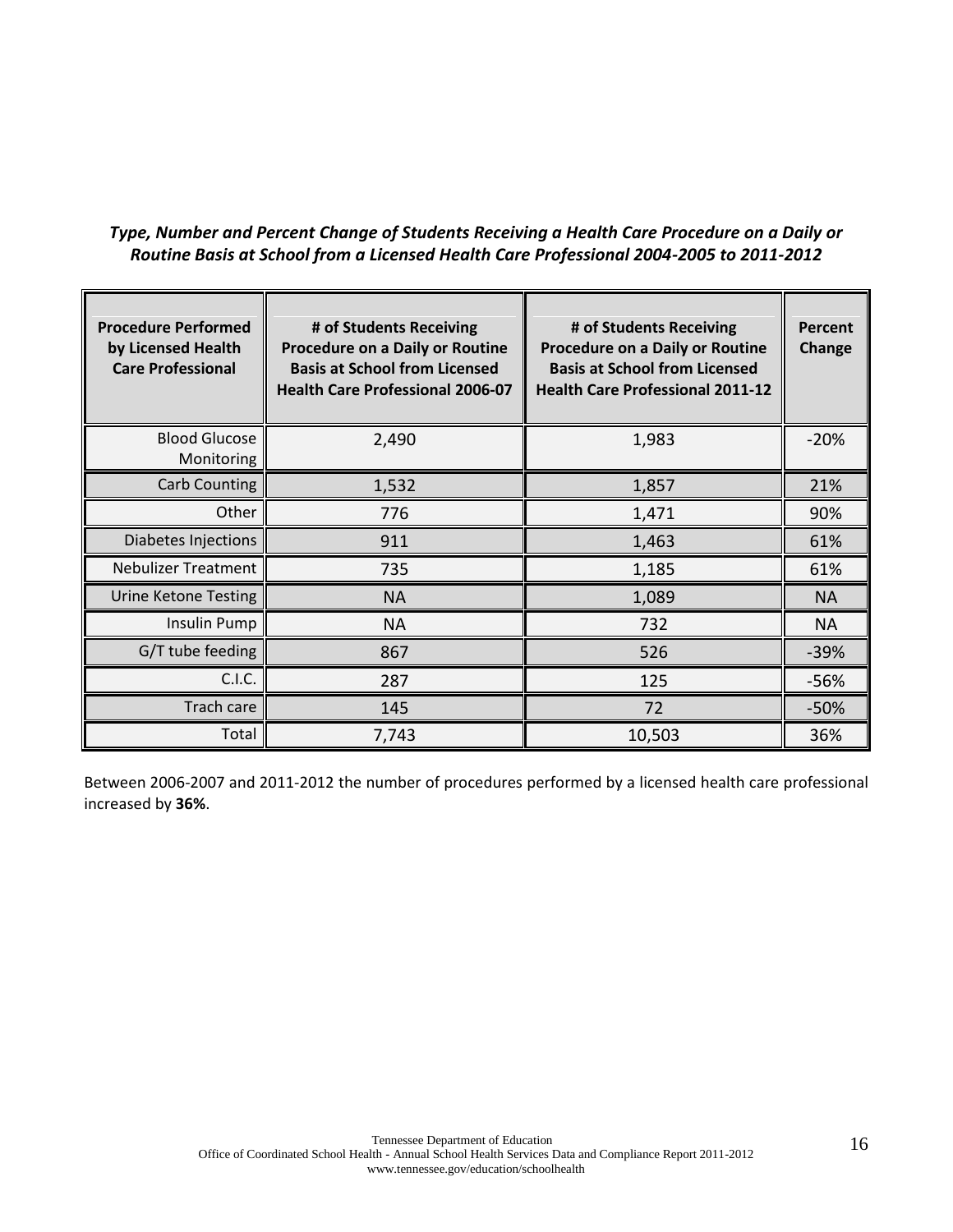# *Type, Number and Percent of Students Performing Own Procedure at School Without Assistance 2011-2012*

| <b>Procedure Performed by Student</b> | <b>Number of Students</b><br><b>Performing Own Procedure</b><br>on a Daily or Routine Basis<br>at School Without Assistance | <b>Percent of Total</b> |
|---------------------------------------|-----------------------------------------------------------------------------------------------------------------------------|-------------------------|
| <b>Blood Glucose Monitoring</b>       | 1,001                                                                                                                       | 29%                     |
| <b>Carb Counting</b>                  | 781                                                                                                                         | 23%                     |
| Diabetes Injections                   | 509                                                                                                                         | 15%                     |
| <b>Urine Ketone Testing</b>           | 483                                                                                                                         | 14%                     |
| <b>Insulin Pump</b>                   | 388                                                                                                                         | 11%                     |
| Nebulizer treatment                   | 122                                                                                                                         | 4%                      |
| C.I.C.                                | 68                                                                                                                          | 2%                      |
| Other                                 | 45                                                                                                                          | 1%                      |
| G/T tube feeding                      | 11                                                                                                                          | .5%                     |
| Trach care                            | 6                                                                                                                           | .5%                     |
| Total                                 | 3,414                                                                                                                       | 100%                    |

During 2011-2012, **3,414** students performed their own procedure on a daily or routine basis at school without assistance. The most frequent procedures performed by students without any assistance were blood glucose monitoring (**29%**), carb counting (**23%**), and diabetes injections (**15%**).

# *Type, Number and Percent of Students Receiving a Health Care Procedure on a Daily or Routine Basis at School from an Unlicensed Health Care Professional 2011-2012*

| <b>Procedure Performed by Unlicensed Health</b><br><b>Care Professional</b> | <b>Number of Students</b><br><b>Receiving Procedure</b><br>on a Daily or Routine Basis<br>at School from Unlicensed<br><b>Health Care Professional</b> | <b>Percent of Total</b> |
|-----------------------------------------------------------------------------|--------------------------------------------------------------------------------------------------------------------------------------------------------|-------------------------|
| <b>Blood Glucose Monitoring</b>                                             | 295                                                                                                                                                    | 54%                     |

Tennessee Department of Education

Office of Coordinated School Health - Annual School Health Services Data and Compliance Report 2011-2012 www.tennessee.gov/education/schoolhealth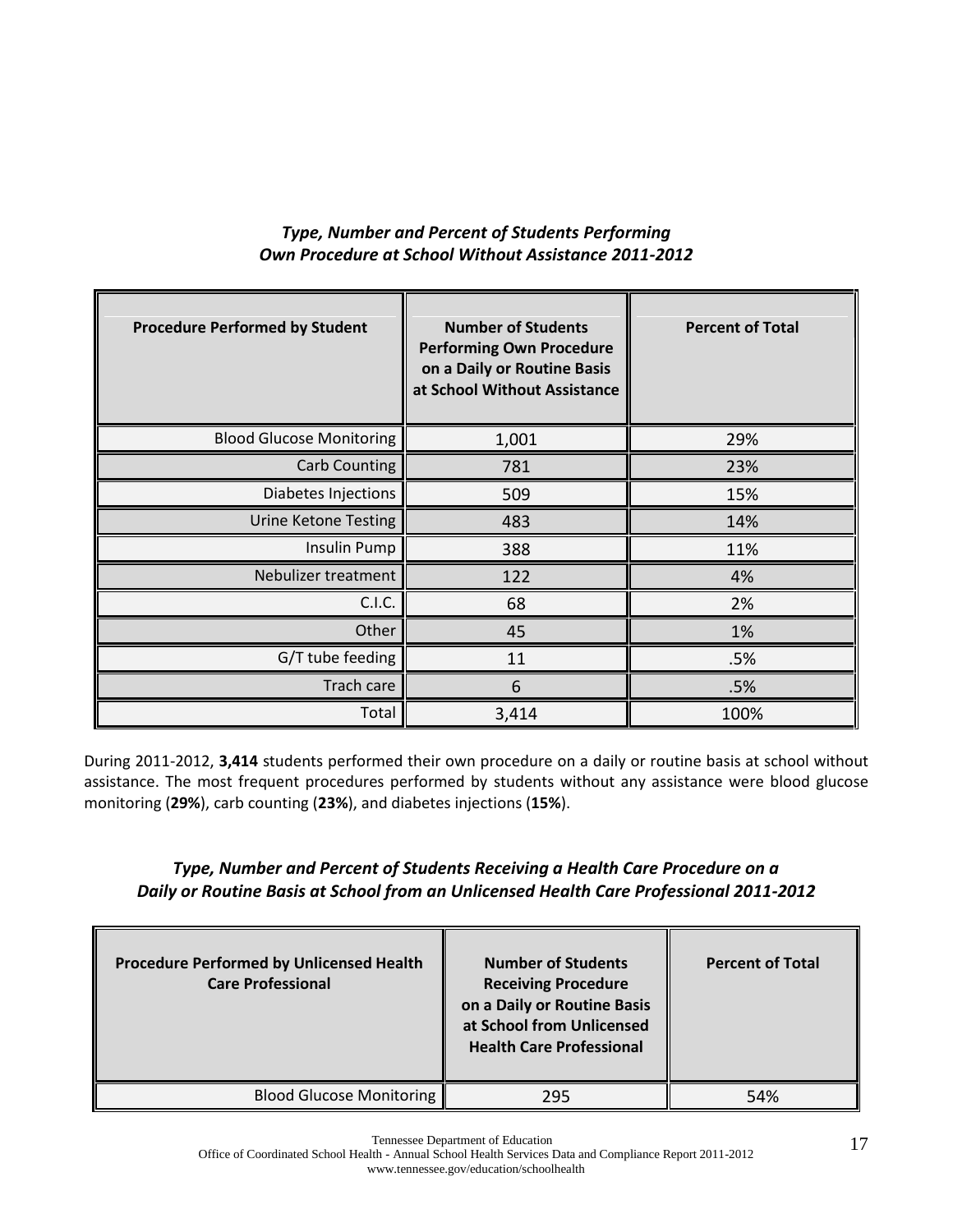| Carb counting $\parallel$ | 153 | 28%  |
|---------------------------|-----|------|
| Urine Ketone Testing      |     | 14%  |
| Other                     |     | 4%   |
| Total                     | 545 | 100% |

During 2011-2012, **545** students received a procedure on a daily or routine basis at school from an unlicensed health care professional. The most frequent procedures performed by unlicensed health care professionals were blood glucose monitoring (**54%**), carb counting (**28%**), and urine ketone testing (**14%**).

| <b>Personnel Trained Annually to Administer</b><br><b>Medications</b> | <b>Number</b> | <b>Percent of Total</b> |
|-----------------------------------------------------------------------|---------------|-------------------------|
| Teachers                                                              | 9,141         | 56%                     |
| Secretaries                                                           | 2,419         | 15%                     |
| <b>Teaching Assistants</b>                                            | 1,731         | 11%                     |
| Other                                                                 | 901           | 5%                      |
| Principals                                                            | 602           | 4%                      |
| <b>LPN Nurses</b>                                                     | 591           | 4%                      |
| <b>Assistant Principals</b>                                           | 510           | 3%                      |
| <b>School Counselors</b>                                              | 334           | 2%                      |
| Nurse Assistants/Health Room Aide                                     | 45            | .3%                     |
| Total                                                                 | 16,274        | 100.3%                  |

# *Number and Type of Personnel Trained Annually to Administer Medications 2011-2012*

The majority of school personnel trained annually to handle medications and record keeping in 2011-2012 were teachers (**56%**) followed by secretaries (**15%**) and teaching assistants (**11%**).

# *Type of Secured Storage Used for Medications in School Systems 2011-2012*

| <b>Type of Secured Storage Used for Medications</b> | <b>Number</b><br>of School Systems/<br><b>Special Schools</b> | <b>Percent of Total</b><br><b>Number of School</b><br><b>Systems/Special Schools</b><br>$(N=139)$ |
|-----------------------------------------------------|---------------------------------------------------------------|---------------------------------------------------------------------------------------------------|
| Locked Cabinet                                      | 135                                                           | 97%                                                                                               |
| Locked Storage Closet or Cabinet                    | 101                                                           | 73%                                                                                               |
| Locked Desk Drawer                                  | 79                                                            | 57%                                                                                               |
| Other                                               | 60                                                            | 43%                                                                                               |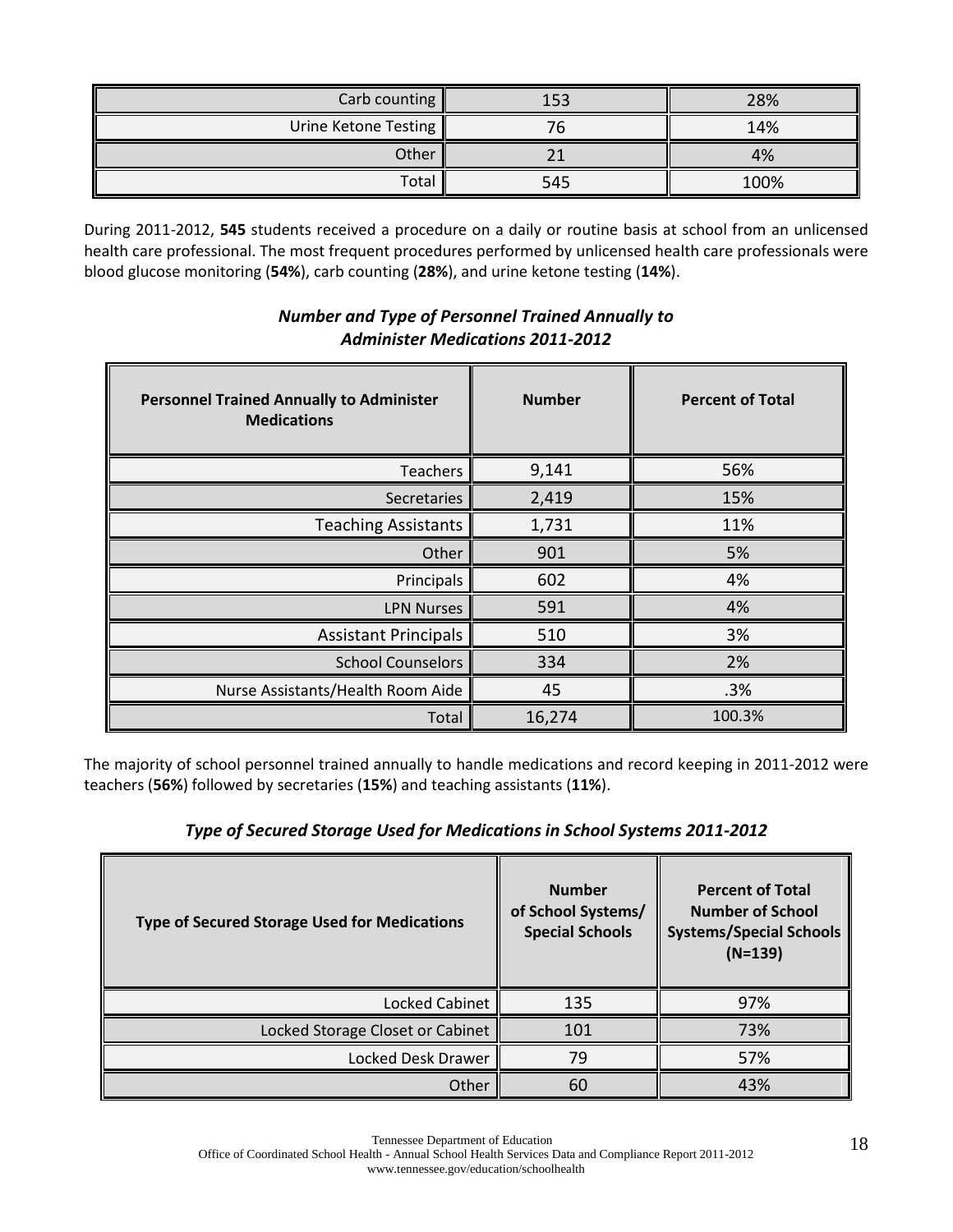School systems secured medications in a locked cabinet (**97%** of all Tennessee school systems/special schools), locked storage closet/cabinet (**73%** of all Tennessee school systems/special schools**),** locked desk drawer (**57%** of all Tennessee school systems/special schools) or "other" (**43%** of all Tennessee school systems/special schools). All medications except those designated by an individual healthcare plan (IHP), must be maintained in a secure location under the supervision of a school nurse and/or other school personnel who have been oriented/trained and assigned to handle medications and record keeping per state guidelines.

# **SCHOOL NURSES**

| <b>School Nurses</b>                                                                                                        | FTE's*<br><b>Employed</b><br>by<br><b>School</b><br>System/<br><b>Special</b><br><b>Schools</b> | FTE's<br><b>Employed</b><br>by Health<br>Dept. | FTE's<br><b>Employed</b><br>by Hospital | FTS's<br><b>Contracted</b><br>by Agency | <b>Totals</b>        |
|-----------------------------------------------------------------------------------------------------------------------------|-------------------------------------------------------------------------------------------------|------------------------------------------------|-----------------------------------------|-----------------------------------------|----------------------|
| <b>Master of Science (MSN's)</b><br>General Student Population<br><b>School Nurses</b><br><b>Special Ed Nurses</b>          | 16<br>$\mathbf 0$                                                                               | $\frac{5}{2}$                                  | $\mathbf{1}$<br>$\overline{0}$          | 8<br>$\overline{0}$                     | 30<br>$\overline{2}$ |
| <b>Bachelor of Science (BSN's)</b><br><b>General Student Population</b><br><b>School Nurses</b><br><b>Special Ed Nurses</b> | 255<br>6                                                                                        | 34<br>10                                       | $\mathbf{1}$<br>$\mathbf 0$             | 12<br>$\overline{0}$                    | 302<br>16            |
| <b>Registered Nurses (RN's)</b><br><b>General Student Population</b><br>School Nurses**<br>Special Ed Nurses ***            | 334<br>36                                                                                       | 22<br>13                                       | 3<br>$\overline{1}$                     | 31<br>$\overline{7}$                    | 390<br>57            |
| <b>Licensed Practical Nurses (LPN's)</b><br><b>General Student Population</b><br>School Nurses **<br>Special Ed Nurses ***  | 398<br>115                                                                                      | $\overline{3}$<br>$\mathbf{1}$                 | 11<br>$\overline{0}$                    | $\overline{3}$<br>17                    | 415<br>133           |
| Total                                                                                                                       | 1,160                                                                                           | 90                                             | 17                                      | 78                                      | 1,345                |

# *Type, Number and Method of Funding for School Nurses 2011-2012*

**\*FTE = Full Time Equivalent (use whole numbers with decimals to show totals for each) \*\*Basic Education Program (BEP) funds specified, other local, or federal sources used to employ or contract \*\*\*Special Education funds used to employ or contract**

School systems/special schools hire nurses to serve the general and special education student populations. During the 2011-2012 school year, **1,345** school nurses worked in Tennessee schools. Of these, **32** were Master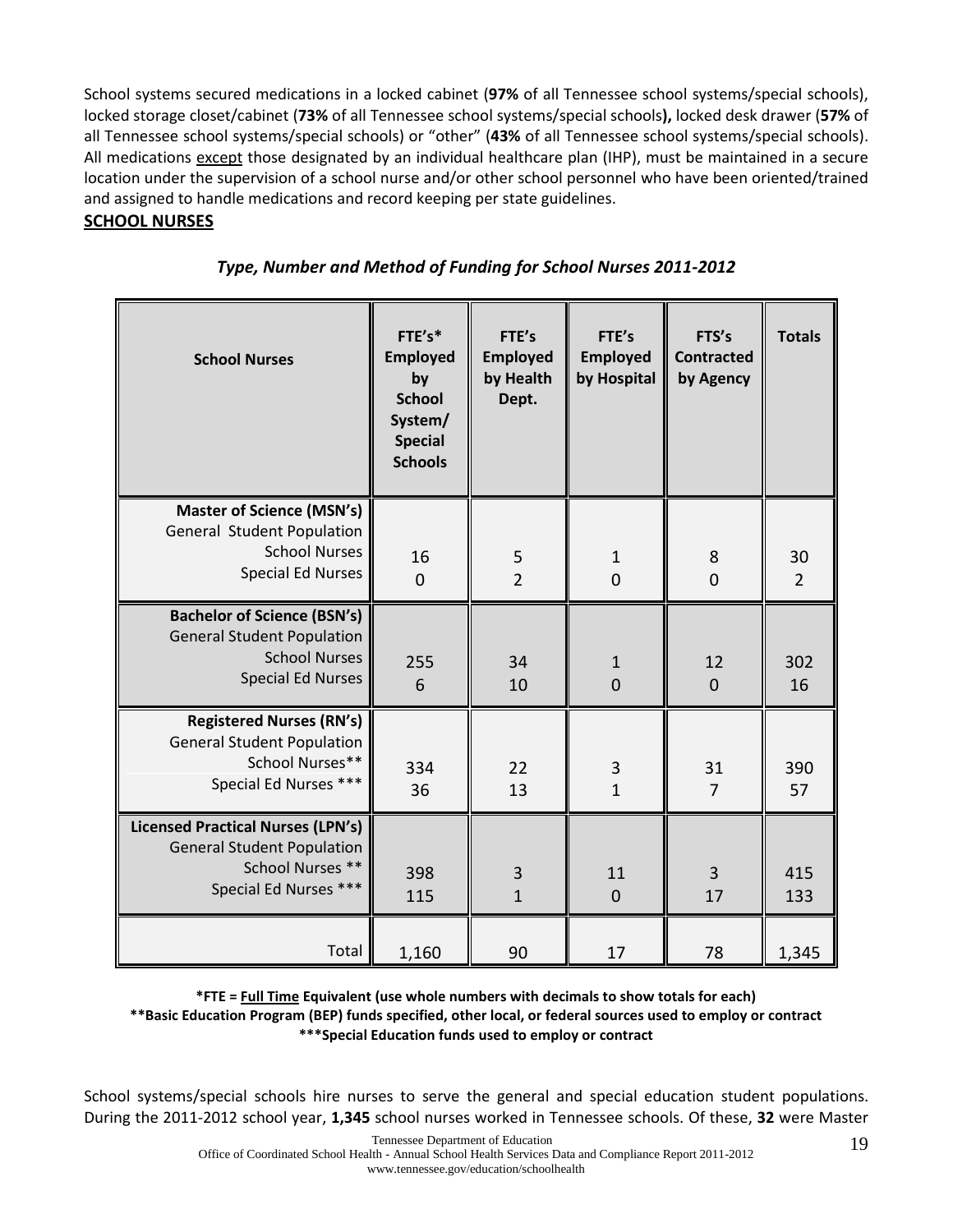of Science Nurses (MSNs)**, 318** were Bachelor of Science Nurses (BSNs), **447** were Registered Nurses (RNs) and **548** were Licensed Practical Nurses (LPNs). Also, **86%** of all Tennessee school nurses were hired by the LEA as full time employees**, 7%** through public health departments, **6%** on an agency contract, and **1%** through local hospitals. School systems reported **15%** of all school nurses served special education students and **85%** of all school nurses served the general school population.

There were **2,259,306** student visits to school nurses during the 2011-2012 school year in Tennessee. During these visits **80%** or **1,805,518** school visits resulted in the school nurse attending to student's needs and then sending students back to class for the day. The student return-to-class rate increased from **61.3%** in 2008-2009 to **80%** during the 2011-2012 school year.

School districts reported that **133 out of 139** school systems/special schools meet the requirement for number of nurses per student ratio of 1:3,000. (This calculation does not include nurses who are contracted or hired to provide procedures or treatments only.) Most school systems in Tennessee are in compliance with this law.

#### **AVAILABILITY OF SCHOOL NURSES**

School health services directors were asked if there was a nurse present all day in schools where a student might need **asthma** medication administered during an emergency situation. **Forty-four percent** (**62** school systems/special schools) indicated "yes" while **56%** (**74** school systems/special schools) reported "no".

School health services directors were asked if there was a nurse present all day in schools where a student might need **diastat** medication administered during an emergency situation. **Fifty-six percent** (**74** school systems/special schools) indicated "yes" while **44% (61)** reported "no".

School health services directors were asked if there was a nurse present all day in schools where a student might need **glucagon** medication administered during an emergency situation. **Fifty-one percent** (**69** school systems) indicated "yes" while **49%** (**67** school systems) reported "no". **Three** LEAs did not respond to this question.

| <b>Non-Nurse School Health</b><br>Personnel | FTE's*<br><b>Employed by</b><br><b>School</b><br>System/<br><b>Special</b><br><b>School</b> | FTE's<br><b>Employed by</b><br><b>Health Dept.</b> | FTE's<br><b>Employed</b><br>by Hospital | FTS's<br><b>Contracted</b><br>by Agency | <b>Totals</b> |
|---------------------------------------------|---------------------------------------------------------------------------------------------|----------------------------------------------------|-----------------------------------------|-----------------------------------------|---------------|
| School Health Aide                          | 21                                                                                          | 25                                                 |                                         | 3                                       | 49            |
| Other Health Professional                   | 55                                                                                          | $\Omega$                                           | 8                                       | 9                                       | 72            |
| <b>Totals</b>                               | 76                                                                                          | 25                                                 | 8                                       | 12                                      | 121           |

#### *Number of Non-Nurse School Health Personnel Employed By LEAs 2011-2012 (FTEs)*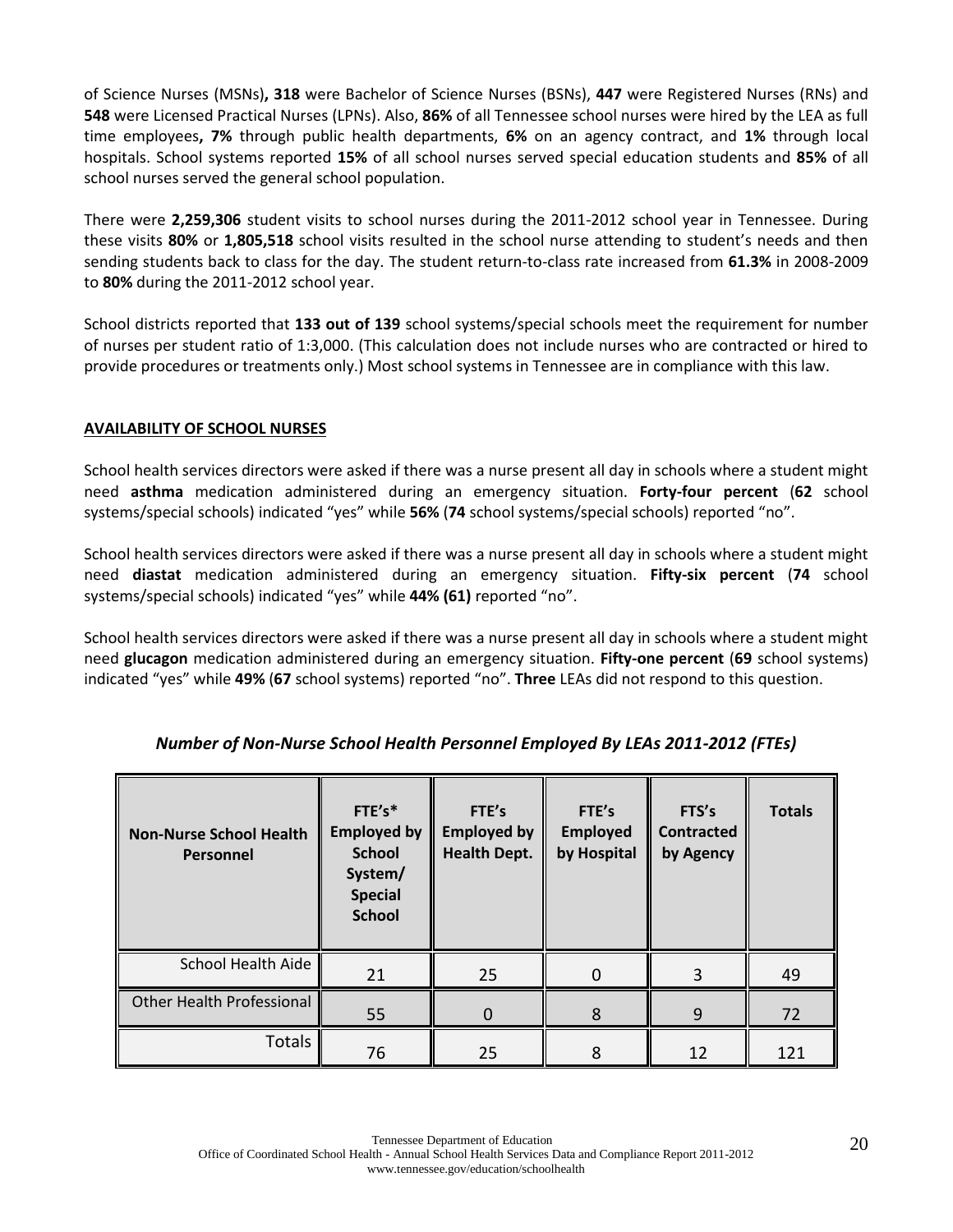During the 2011-2012 school year, **49 s**chool health aides and **72** other health professionals worked in Tennessee schools to provide health-related services to students. Most of these professionals were hired by school district/special schools (**63%**) while several were employed by the county health department (**21%**) or contracted via an outside agency (**10%**).

| <b>Position Title</b> | <b>Total Number in LEAs</b> | <b>Percent of Total Positions</b> |
|-----------------------|-----------------------------|-----------------------------------|
| Teacher               | 9,890                       | 59%                               |
| Secretary             | 2,256                       | 14%                               |
| Other                 | 2,224                       | 13%                               |
| Principal             | 990                         | 6%                                |
| <b>LPN</b>            | 584                         | 4%                                |
| Parent Volunteer      | 578                         | 3%                                |
| Health Room Aide      | 235                         | 1%                                |
| <b>TOTAL</b>          | 16,757                      | 100%                              |

*Position of Those Who Provided First Aid at the School in the Absence of the RN Nurse 2011-2012*

First aid was provided to **16,757** students in the absence of a RN nurse in 2011-2012. Of the total number of first aid services provided at schools in the absence of a RN school nurse, **59%** was provided by teachers followed by secretaries (**14%**) and "other" (**13%**).

## *Types of Personnel the School Nurse Directs/Delegates/Trains and Supervises In the Performance of Skilled Nursing Tasks 2011-2012*

| <b>Types of Personnel the School Nurse</b><br><b>Directs/Delegates/Trains and Supervises</b><br>In the Performance of Skilled Nursing Tasks | <b>Number</b> | <b>Percent of Total</b> |
|---------------------------------------------------------------------------------------------------------------------------------------------|---------------|-------------------------|
| <b>Teachers</b>                                                                                                                             | 7,930         | 53%                     |
| Other                                                                                                                                       | 1,985         | 13%                     |
| Secretaries                                                                                                                                 | 1,976         | 13%                     |
| <b>Bus Driver</b>                                                                                                                           | 865           | 6%                      |
| Principals                                                                                                                                  | 730           | 5%                      |
| <b>Parent Volunteer</b>                                                                                                                     | 585           | 4%                      |
| <b>LPN Nurses</b>                                                                                                                           | 567           | 4%                      |

Tennessee Department of Education

Office of Coordinated School Health - Annual School Health Services Data and Compliance Report 2011-2012 www.tennessee.gov/education/schoolhealth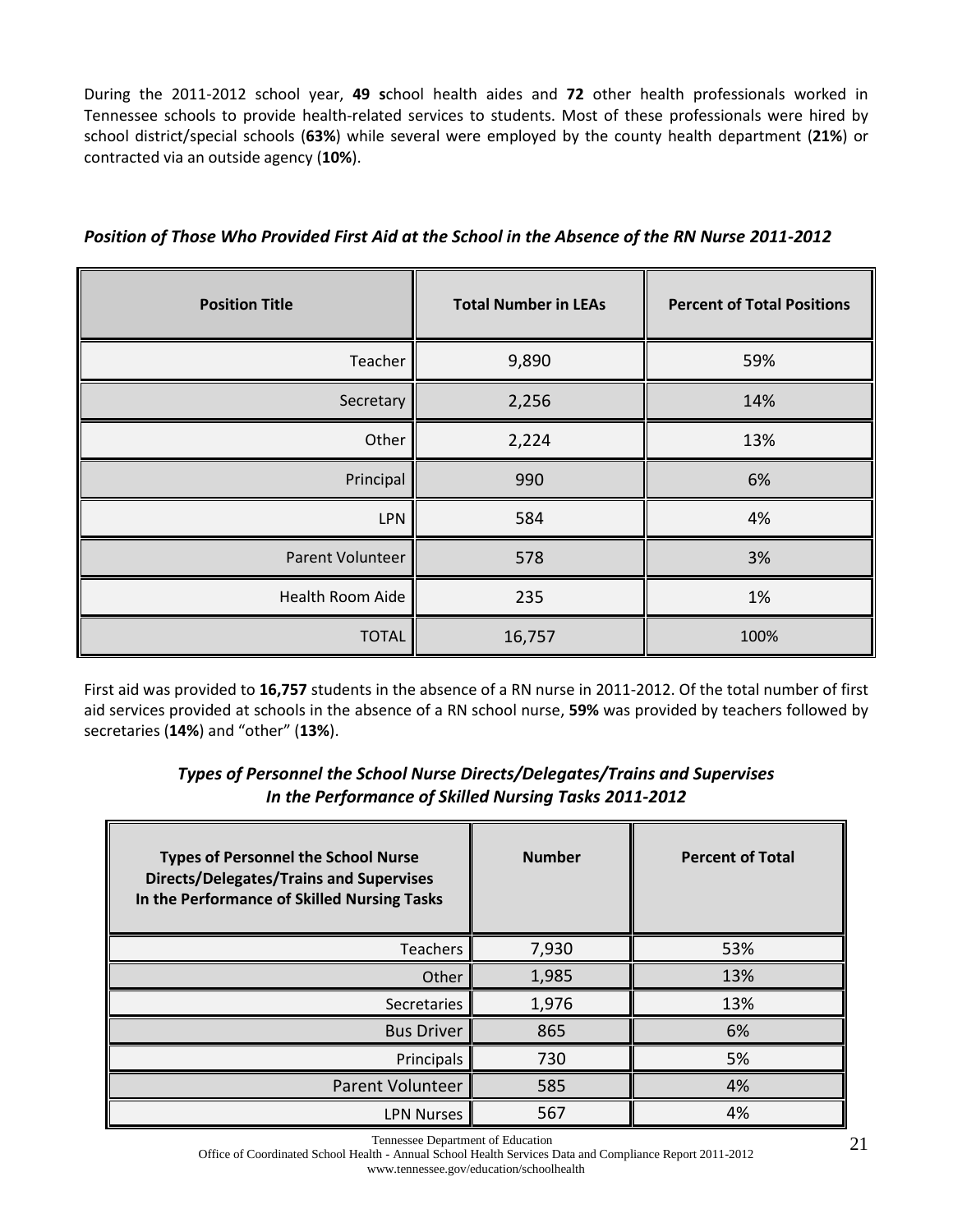| Health Room Aide        | 19F    | 1%   |
|-------------------------|--------|------|
| Personal Care Attendant |        | 1%   |
| Total                   | 15,006 | 100% |

Approximately **53%** of all personnel who the school nurse directs/delegates/trains and supervises in the performance of skilled nursing tasks are teachers followed by "other" (**13%**) and secretaries (**13%**).

## **504 - Individual Health Care Plans (IHP) (TCA §49-5-415)**

During the 2011-2012 school year, **116** school districts (**84%**) reported all students with chronic or long-term illnesses had an individual health care plan (IHP) in place whereas **22** school districts (**16%**) reported they had not provided plans for all applicable students.

#### **911 Emergency Calls**

During the 2011-2012 school year **4,128** 911 emergency calls were made in Tennessee public schools. Of these calls, **1,594** (**39%**) were made when a nurse was in the school building and **2,534** (**61%**) were made when a nurse was **NOT** in the school building.

#### **HEALTH SCREENINGS**

According to the *Tennessee School Health Screening Guidelines***,** students in grades PreK, K, 2, 4, 6 and 8 are screened annually for vision and hearing. Students in grades K, 2, 4, 6 and 8 and one year of high school (usually Lifetime Wellness class) are screened annually for blood pressure and body mass index (BMI) in addition to vision and hearing. School staffs are encouraged to screen students for oral health problems and screen 6<sup>th</sup> grade students for scoliosis.

# *Number of School Systems/Special Schools Providing Health Screening Programs 2011-2012*

| <b>Type of Health Screening</b> | Number of School Systems/<br><b>Special Schools</b><br>$(N=139)$ | Percent of Total # of<br><b>School Systems/Special Schools</b><br>$(N=139)$ |
|---------------------------------|------------------------------------------------------------------|-----------------------------------------------------------------------------|
| Vision                          | 136                                                              | 98%                                                                         |
| <b>Blood Pressure</b>           | 132                                                              | 95%                                                                         |
| Hearing                         | 132                                                              | 95%                                                                         |
| Body Mass Index (BMI)           | 129                                                              | 93%                                                                         |
| Scoliosis                       | 69                                                               | 50%                                                                         |
| Dental                          | 60                                                               | 43%                                                                         |

Most school systems/special schools provided vision, hearing, BMI and blood pressure screening for their students. Approximately **50%** of all school districts/special schools provided scoliosis screening and **43%** of all school districts/special schools provided some type of dental screening.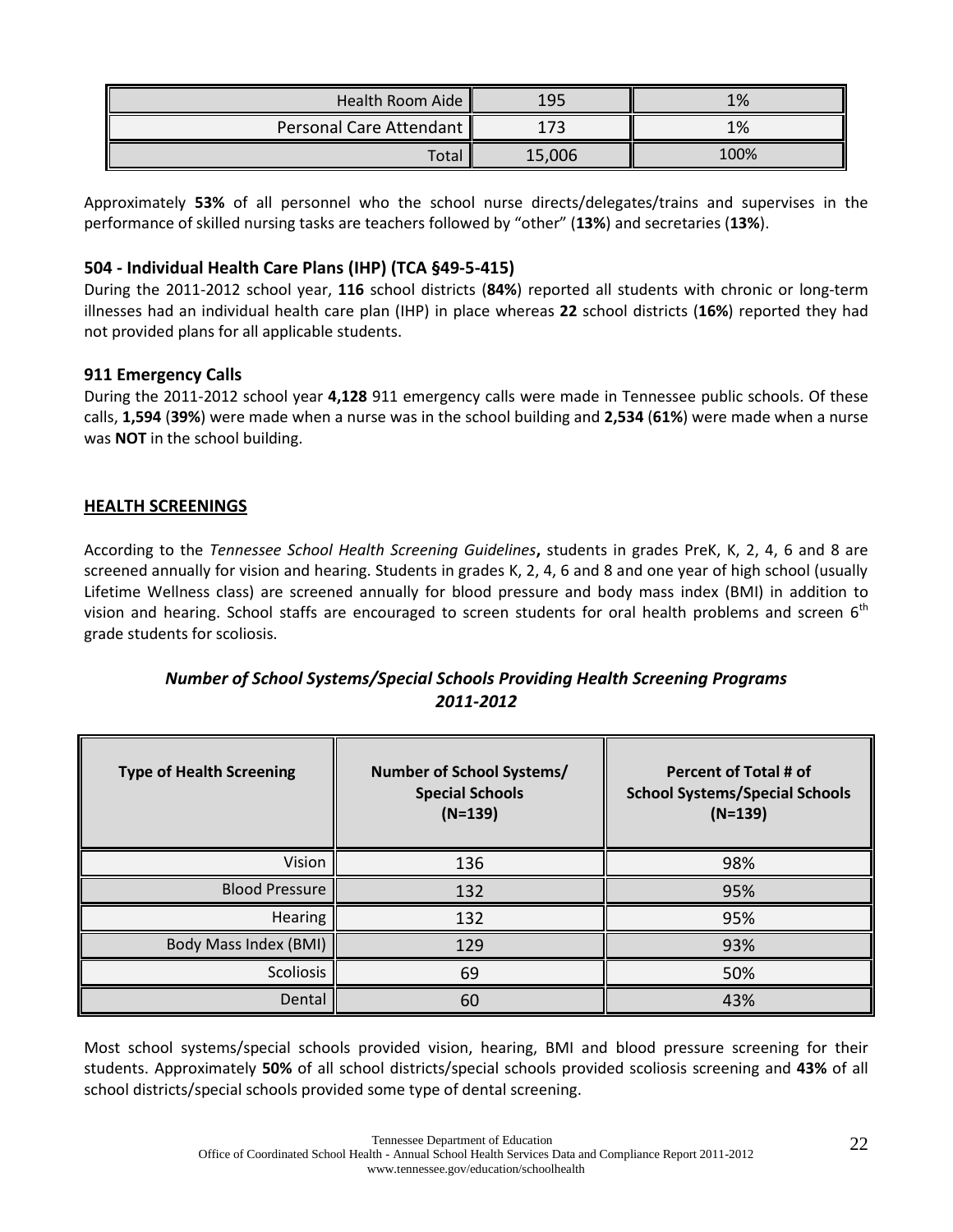# *Type, Number and Percent of Total Number of Students Screened 2011-2012*

| <b>Type of Health Screening</b>             | <b>Number of Students</b><br><b>Screened</b> | <b>Percent of Total Number</b><br><b>School Health Screenings</b> |
|---------------------------------------------|----------------------------------------------|-------------------------------------------------------------------|
| Vision                                      | 359,247                                      | 27%                                                               |
| <b>Hearing</b>                              | 297,358                                      | 23%                                                               |
| Body Mass Index (BMI)                       | 292,970                                      | 22%                                                               |
| <b>Blood Pressure</b>                       | 276,186                                      | 21%                                                               |
| Dental                                      | 75,159                                       | 6%                                                                |
| Scoliosis                                   | 15,729                                       | 1%                                                                |
| Total Number of School Health<br>Screenings | 1,316,649                                    | 100%                                                              |

During the 2011-2012 school year, **1,316,649** student health screenings occurred in Tennessee schools. The most common type of screenings was vision (**27%**), hearing (**23%**) and body mass index (BMI) (**22%).**

# *Type, Number and Percent of Students Screened 2008-2009 and 2011-2012*

| <b>Type of Health</b><br><b>Screening</b> | <b>Number of Students</b><br>2008-2009 | <b>Number of Students</b><br>2011-2012 | <b>Percent Change</b> |
|-------------------------------------------|----------------------------------------|----------------------------------------|-----------------------|
| Vision                                    | 395,415                                | 359,247                                | $-9%$                 |
| <b>Hearing</b>                            | 320,245                                | 297,358                                | $-7%$                 |
| Body Mass Index (BMI)                     | 289,617                                | 292,970                                | 1%                    |
| <b>Blood Pressure</b>                     | 281,033                                | 276,186                                | $-2%$                 |
| Dental                                    | 107,093                                | 75,159                                 | $-30%$                |
| <b>Scoliosis</b>                          | 29,173                                 | 15,729                                 | $-46%$                |
| Total                                     | 1,422,576                              | 1,316,649                              | $-7%$                 |

The percentage of all school health screenings decreased by **7%** from 2008-2009 to 2011-2012. The only screening category that increased was student BMI screenings (**1%**). Decreases occurred for scoliosis (**-46%**), dental (**-30%**), vision (**-9%**), hearing (**-7%**) and blood pressure (**-2%**) screenings.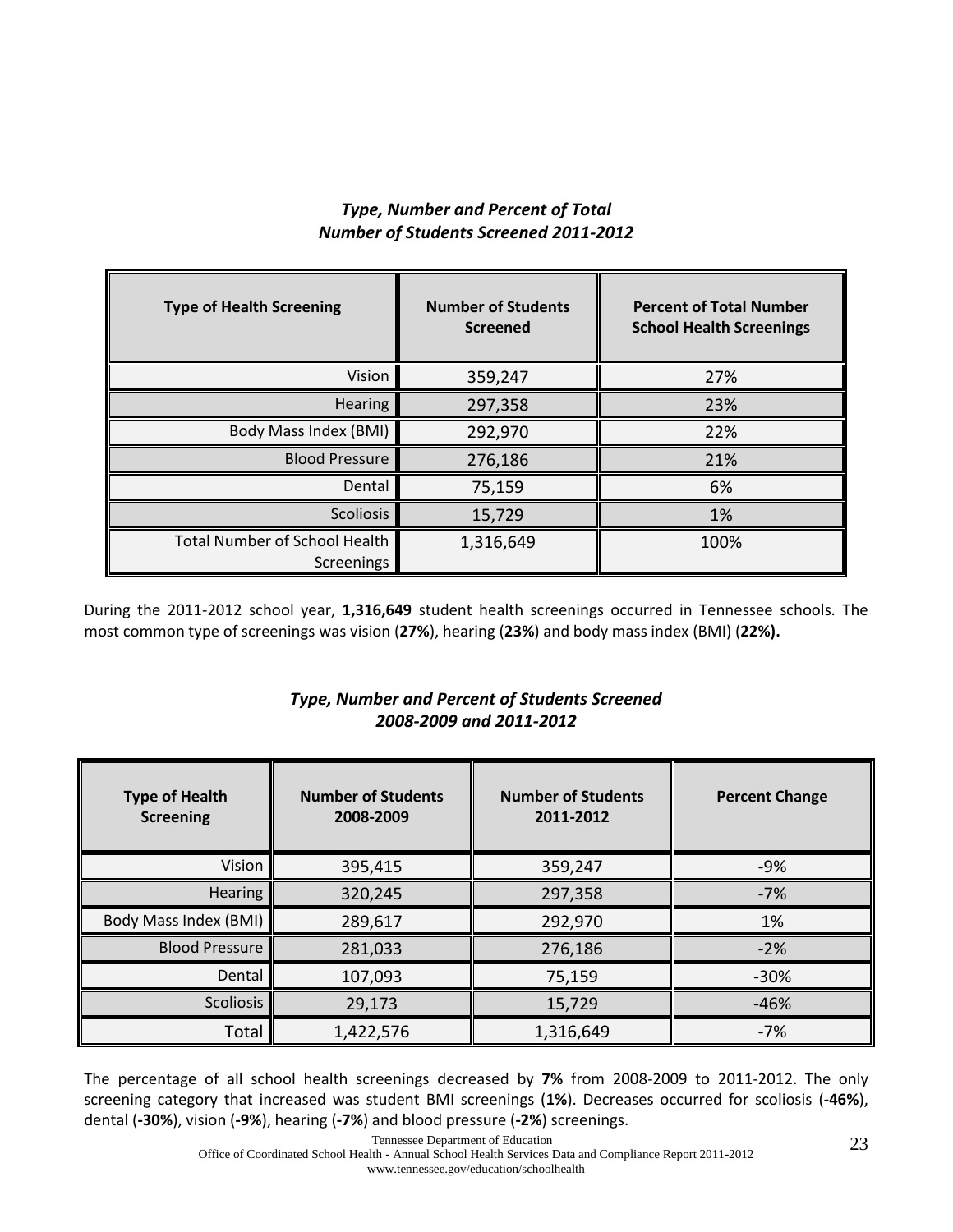# *Type, Number and Percent of Total Number of Students Required to be Screened 2011-2012*

| <b>Type of Student</b><br><b>Health Screening</b> | <b>Grades Required</b><br>to be Screened | <b>Total Number of</b><br><b>Students in</b><br><b>Tennessee Schools</b><br>(in these grades) | Number of<br><b>Students</b><br><b>Screened</b> | <b>Percent of Total</b><br>Number of<br><b>Students Required</b><br>to be Screened |
|---------------------------------------------------|------------------------------------------|-----------------------------------------------------------------------------------------------|-------------------------------------------------|------------------------------------------------------------------------------------|
| Vision                                            | PreK, K, 2, 4, 6, 8                      | 388,692                                                                                       | 359,247                                         | 92%                                                                                |
| <b>Hearing</b>                                    | PreK, K, 2, 4, 6, 8                      | 388,692                                                                                       | 297,358                                         | 77%                                                                                |
| Body Mass Index (BMI)                             | K, 2, 4, 6, 8, and 9                     | 443,674                                                                                       | 292,970                                         | 66%                                                                                |
| <b>Blood Pressure</b>                             | K, 2, 4, 6, 8, and 9                     | 443,674                                                                                       | 276,186                                         | 62%                                                                                |
| Totals                                            |                                          | 1,664,732                                                                                     | 1,225,761                                       | 74%                                                                                |

During the 2011-2012 school year **74%** of all Tennessee students who were required to receive school health screenings received them. Also, **92%** of all students required to receive a vision screening received one, **77%** received a hearing screening, **66%** received a BMI screen and **62%** received a blood pressure screen.

# *Type, Number and Percent of Students Referred to a Healthcare Provider As a Result of School Health Screening Programs 2011-2012*

| <b>Type of Health Screening</b> | Number of Referral(s) made to a<br><b>Healthcare Provider</b> | <b>Percent of Total</b> |
|---------------------------------|---------------------------------------------------------------|-------------------------|
| Body Mass Index                 | 79,936                                                        | 49%                     |
| Vision                          | 45,206                                                        | 27%                     |
| Dental                          | 14,537                                                        | 9%                      |
| <b>Blood Pressure</b>           | 13,632                                                        | 8%                      |
| Hearing                         | 10,683                                                        | 7%                      |
| Scoliosis                       | 577                                                           | .4%                     |
| Total                           | 164,571                                                       | 100.4%                  |

During the 2011-2012 school year, **164,571** student referrals were made to a health care provider as a result of a school health screening. Most referrals were a result of body mass index (BMI) screenings (**49%**), vision screenings (**27%**) and dental screenings (**9%**).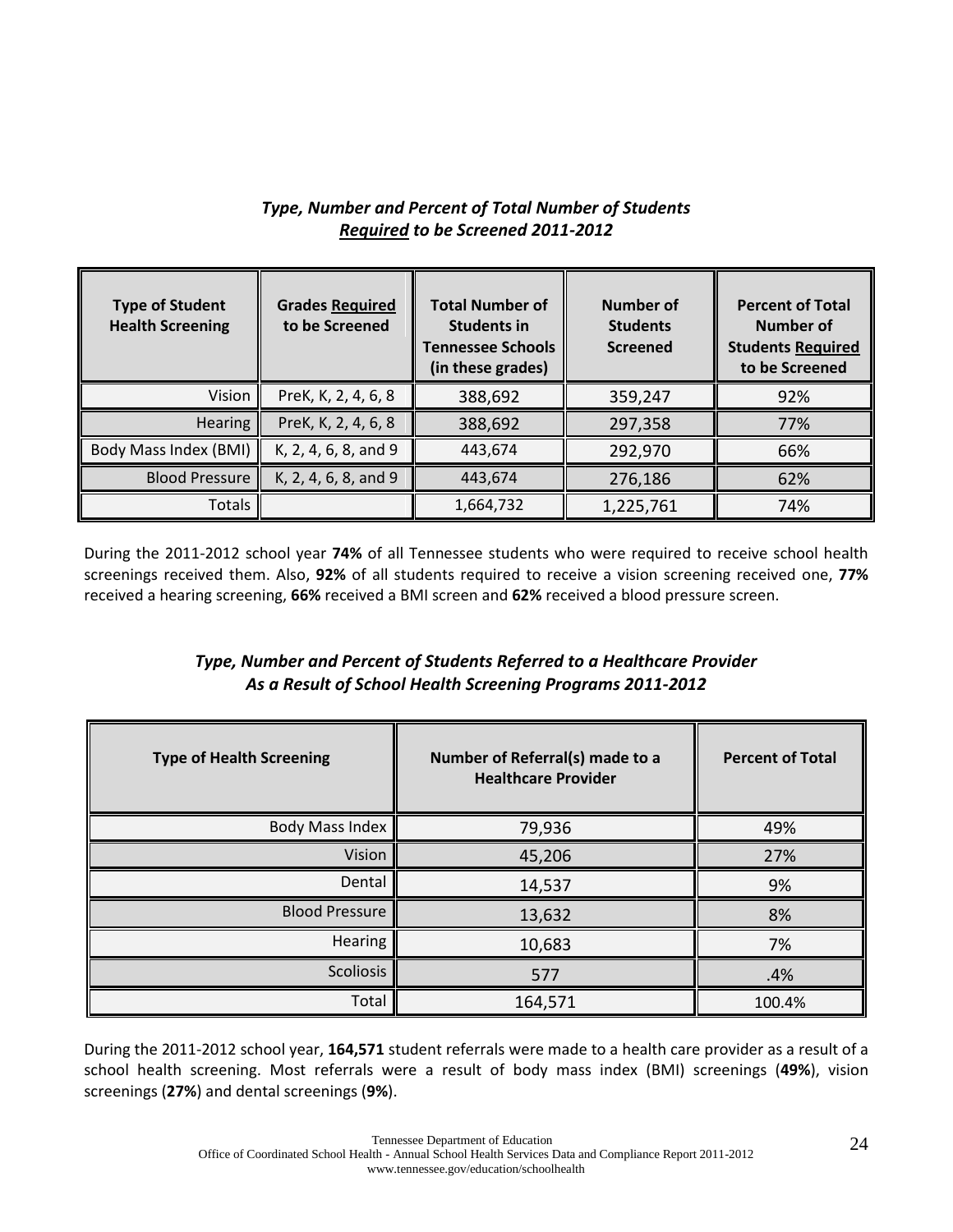# *Type, Number and Percent of Change for Students Referred to a Health Care Provider As a Result of School Health Screening Programs 2006-2007 and 2011-2012*

| <b>Type of Health Screening</b> | <b>Number of Referral(s) made</b><br>to a Health Care Provider<br>2006-2007 | <b>Number of Referral(s) made to</b><br>a Health Care Provider<br>2011-2012 | Percent<br>Change |
|---------------------------------|-----------------------------------------------------------------------------|-----------------------------------------------------------------------------|-------------------|
| <b>Body Mass Index</b>          | 7,232                                                                       | 79,936                                                                      | 1,005%            |
| Vision                          | 19,875                                                                      | 45,206                                                                      | 127%              |
| Dental                          | 15,757                                                                      | 14,537                                                                      | $-8%$             |
| <b>Blood Pressure</b>           | 1,976                                                                       | 13,632                                                                      | 590%              |
| <b>Hearing</b>                  | 7,330                                                                       | 10,683                                                                      | 46%               |
| <b>Scoliosis</b>                | 939                                                                         | 577                                                                         | $-39%$            |
| Total                           | 53,109                                                                      | 164,571                                                                     | 210%              |

The total number of students referred to health care providers increased **210%** between 2006-2007 and 2011- 2012. The most significant increase in referrals from 2006-2007 to 2011-2012 were for body mass index (BMI) (**1,005%**), blood pressure (**590%**) and vision (**127%**). Referrals decreased for scoliosis (**-39%**) and dental (**-8%**).

#### **EMERGENCY PROCEDURES**

# **Emergency Procedure Number of Number of Students Percent of Total** Asthma 14,014 | 94% Other 487 | 3% Epi-Pen 280 2% Diastat 147 | 1% Glucagon  $\parallel$  57  $\parallel$  .3% Total  $14,985$  100.3 %

# *Type, Number and Percent of Students Receiving Emergency Procedure By Licensed Health Care Providers in School 2011-2012*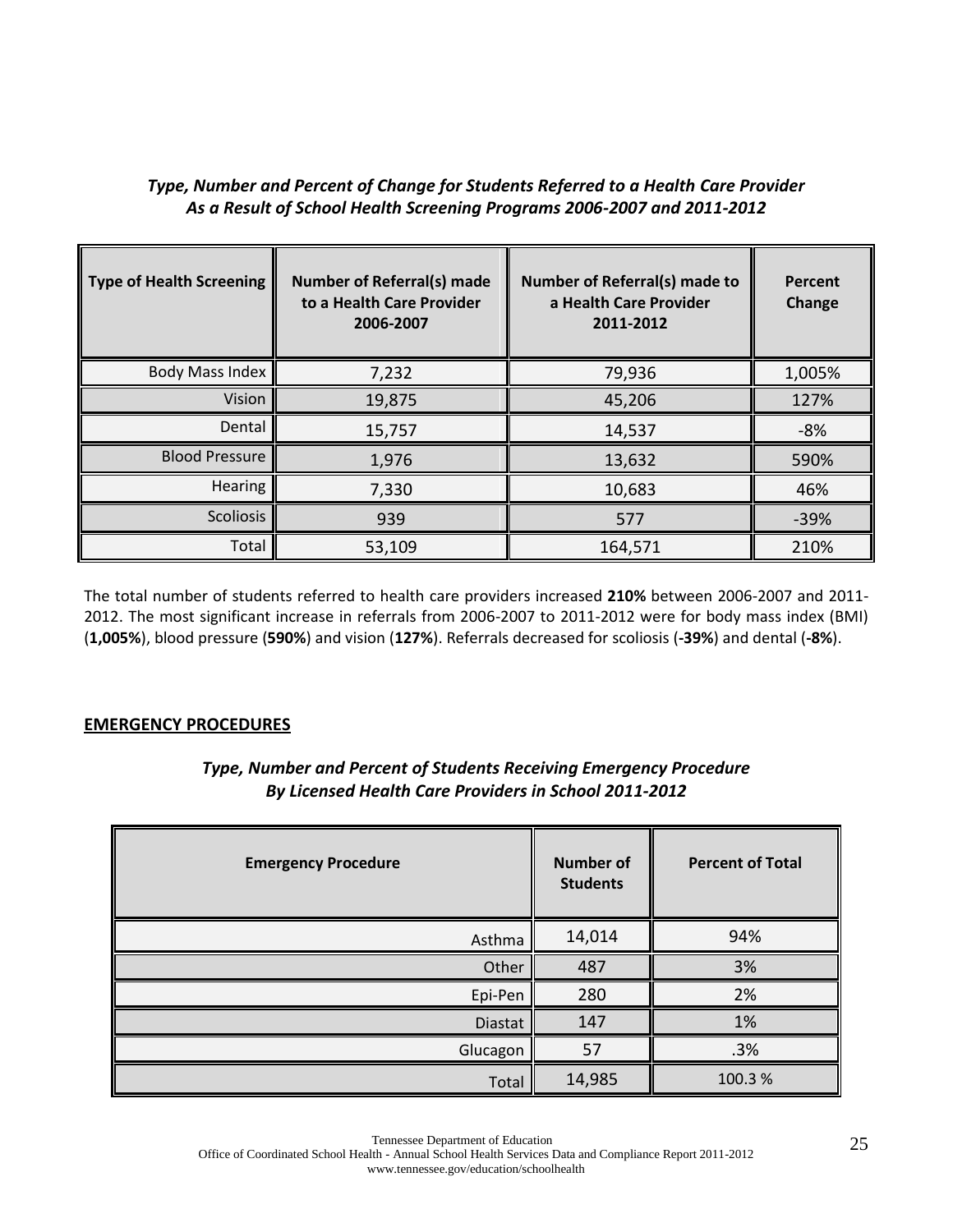During the 2011-2012 school year, **14,985** students received an emergency procedure in Tennessee schools. Almost all of the emergency procedures were provided to students with asthma (**94%**).

| <b>Emergency Procedure</b> | <b>Number of</b><br><b>Students</b><br>2008-2009 | <b>Number of</b><br><b>Students</b><br>2011-2012 | <b>Percent Change</b> |
|----------------------------|--------------------------------------------------|--------------------------------------------------|-----------------------|
| Asthma                     | 7,388                                            | 14,014                                           | 90%                   |
| Other                      | <b>NA</b>                                        | 487                                              | <b>NA</b>             |
| Epi-Pen                    | 84                                               | 280                                              | 233%                  |
| <b>Diastat</b>             | 70                                               | 147                                              | 110%                  |
| Glucagon                   | 26                                               | 57                                               | 119%                  |
| Total                      | 7,568                                            | 14,985                                           | 98%                   |

# *Type, Number and Percent Change of Students Receiving Emergency Procedures By Licensed Health Care Providers in School 2008-2008 and 2011-2012*

The total percentage of students receiving an emergency procedure increased by **98%** from 2008-2009 to 2011- 2012. The largest area of increase occurred using epi-pens (**233%**), glucagon (**119%**) and diastat (**110%**) as an emergency procedure with students.

# *Type, Number and Percent of Emergency Procedures by Licensed Health Care Providers in School 2011-2012*

| <b>Type of Emergency Procedure</b> | <b>Number of Emergency</b><br><b>Procedures</b> | <b>Percent of Total</b> |
|------------------------------------|-------------------------------------------------|-------------------------|
| Asthma                             | 55,636                                          | 96%                     |
| Other                              | 1,702                                           | 3%                      |
| Epi-Pen                            | 316                                             | .5%                     |
| <b>Diastat</b>                     | 164                                             | .3%                     |
| Glucagon                           | 12                                              | .02%                    |
| Total                              | 57,830                                          | 99.82%                  |

During the 2011-2012 school year, **57,830** emergency procedures were performed in Tennessee schools. The most common type of emergency procedure performed by a licensed health care provider involved asthma (**96%**).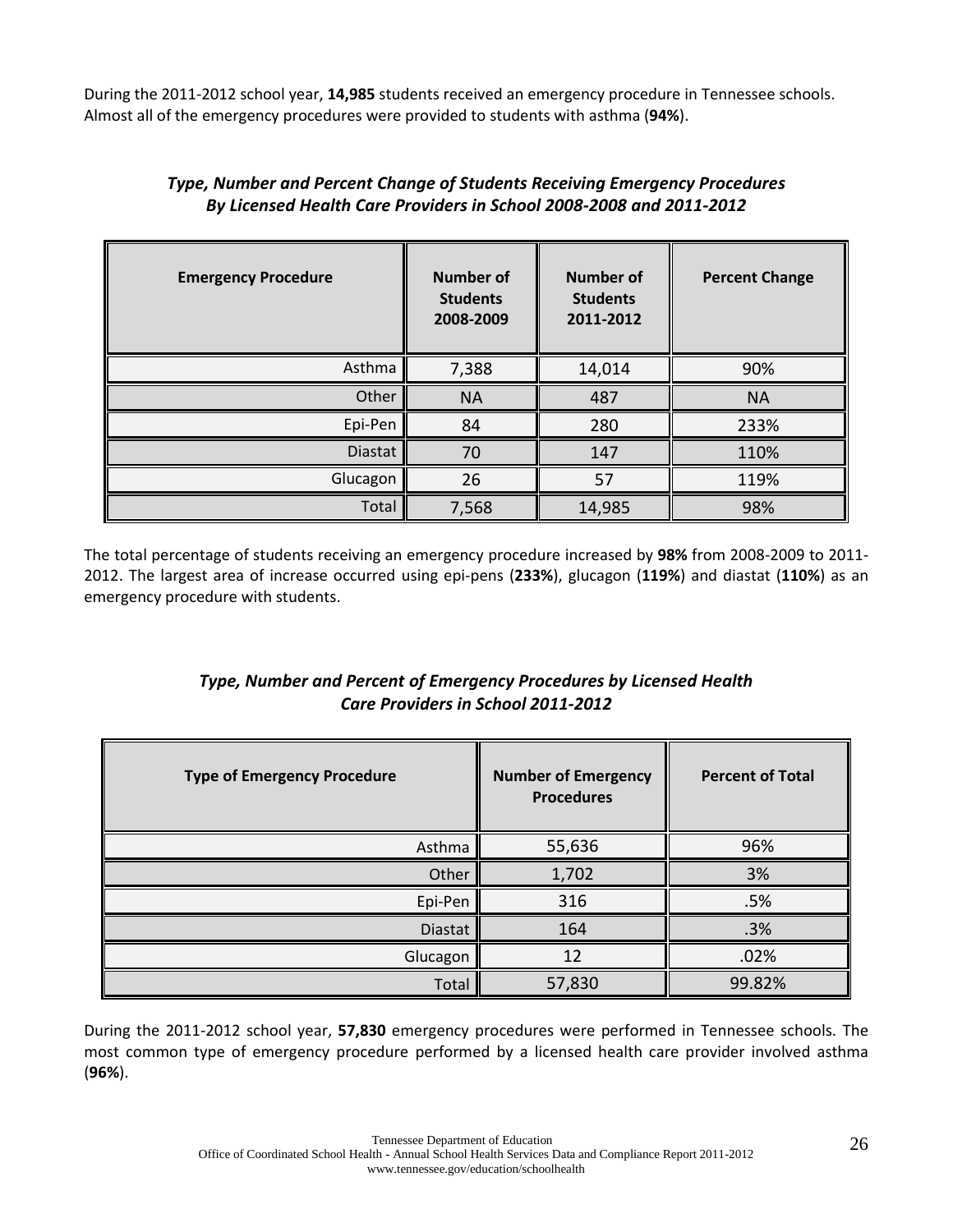# *Type, Number and Percent Change of Emergency Procedures by Licensed Health Care Providers in School 2008-2009 and 2011-2012*

| <b>Type of Emergency Procedure</b> | <b>Number of Emergency</b><br><b>Procedures 2008-2009</b> | <b>Number of Emergency</b><br><b>Procedures 2011-2012</b> | <b>Percent Change</b> |
|------------------------------------|-----------------------------------------------------------|-----------------------------------------------------------|-----------------------|
| Asthma                             | 25,459                                                    | 55,636                                                    | 119%                  |
| Other                              | 4,546                                                     | 1,702                                                     | $-63%$                |
| <b>Diastat</b>                     | 4,204                                                     | 316                                                       | $-92%$                |
| Epi-Pen                            | 2,231                                                     | 164                                                       | $-93%$                |
| Glucagon                           | 183                                                       | 12                                                        | $-93%$                |
| Total                              | 36,623                                                    | 57,830                                                    | 58%                   |

The number of emergency procedures performed by licensed health care providers in schools **increased 58%** from 2008-2009 to 2011-2012. The only type of procedure that increased during this two year period was asthma (**119%)**.

# *Number of Schools Administering Emergency Medication At Least Once During the School Year 2011-2012*

| <b>Type of Emergency Medication</b> | <b>Number of Schools</b> | <b>Percent of Total</b> |
|-------------------------------------|--------------------------|-------------------------|
| Epinephrine                         | 79                       | 44%                     |
| Diastat                             |                          | 41%                     |
| Glucagon                            | 26                       | 15%                     |
| Total                               | 178                      | 100%                    |

During 2011-2012, **178** schools experienced emergencies that required the administration of emergency medications at least once during the school year. The most common emergency medicine administered to students was epinephrine (**44%**) followed by diastat (**41%)** and glucagon (**15%**).

Also, **77 out of 137** school systems/special schools report they have a policy that allows trained volunteers to administer glucagon in schools. **Two** school districts did not respond to this question.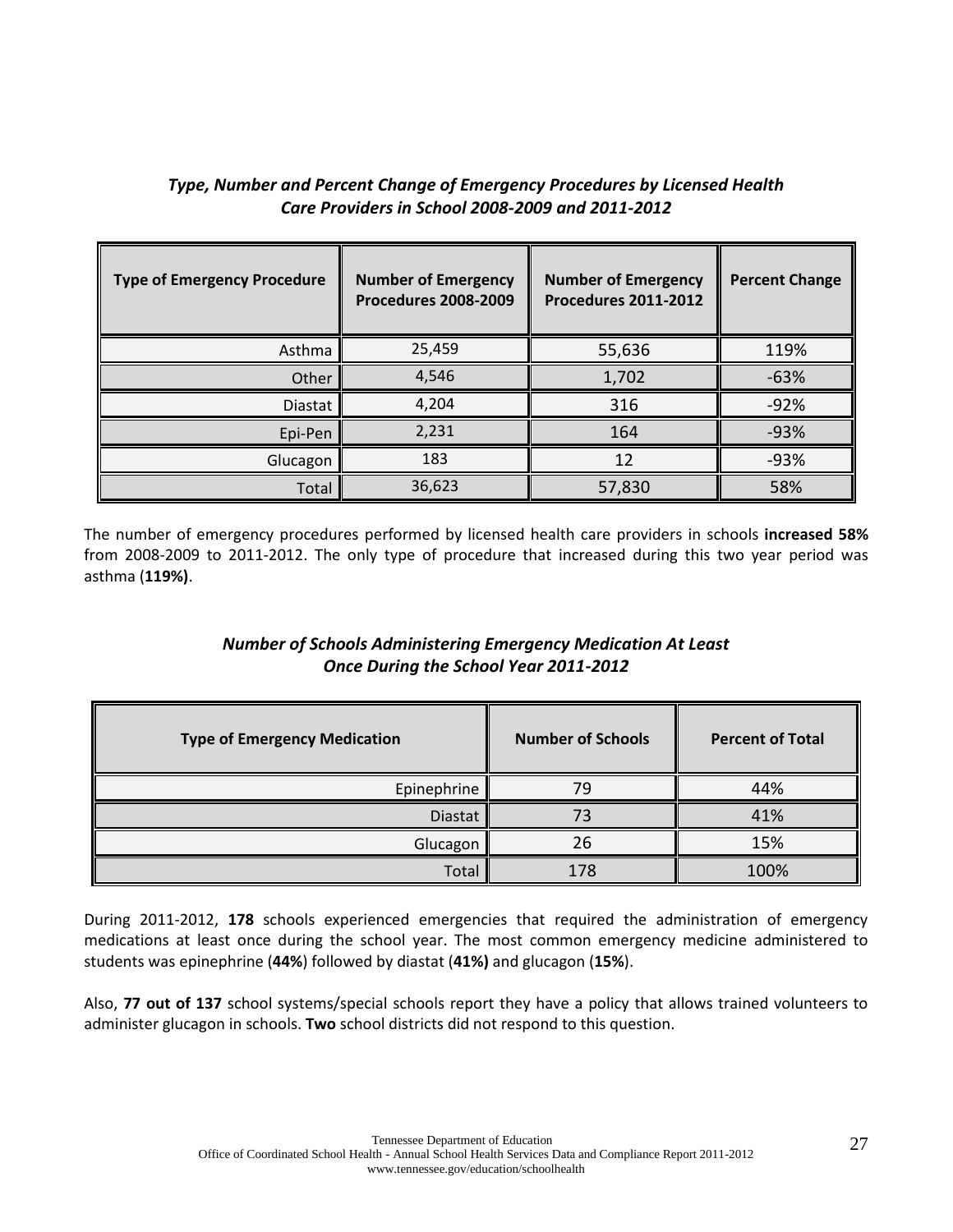When asked if school systems/special schools had developed a policy permitting emergency administration of glucagon by school personnel, **59%** (**79** school systems) reported "yes" and **41%** (**56** school systems) reported "no". **One** school district and **three** special schools did not respond to this question.

## **RESCUE MEDICATIONS**

| <b>Types of Epi-Pen Use</b>                                             | 2009-2010 | 2011-2012 | Percent<br><b>Change</b> |
|-------------------------------------------------------------------------|-----------|-----------|--------------------------|
| Number of students that have Epi-Pens available at schools              | 6,230     | 8,328     | 34%                      |
| Number of students that required administration of the Epi-Pen          | 95        | 435       | 358%                     |
| Number of teachers and staff trained to administer an Epi-pen if needed | 19,240    | 26,433    | 37%                      |

### *Allergies – Use of Epi-Pens 2009-2010 and 2011-2012*

# *Type, Number and Percent of Student Allergies 2011-2012*

| <b>Type of Student Allergies</b> | <b>Number of Students</b><br>with Allergies | <b>Percent of Total</b> |
|----------------------------------|---------------------------------------------|-------------------------|
| Environmental                    | 27,194                                      | 31%                     |
| Other (Includes Allergies)       | 24,626                                      | 28%                     |
| Other - Food                     | 9,162                                       | 11%                     |
| <b>Nuts</b>                      | 9,545                                       | 11%                     |
| Insects                          | 8,014                                       | 9%                      |
| Shellfish                        | 3,181                                       | 4%                      |
| Eggs                             | 2,302                                       | 3%                      |
| Latex                            | 1,854                                       | 2%                      |
| Food/Dye                         | 1,244                                       | 1%                      |
| Total                            | 87,122                                      | 100%                    |

There were **87,122** students diagnosed with allergies in Tennessee schools during the 2011-2012 school year. The most common types of allergies among students were environmental (**31%**), "other (includes allergies)" (**28%**) and "other – food" (**11%**).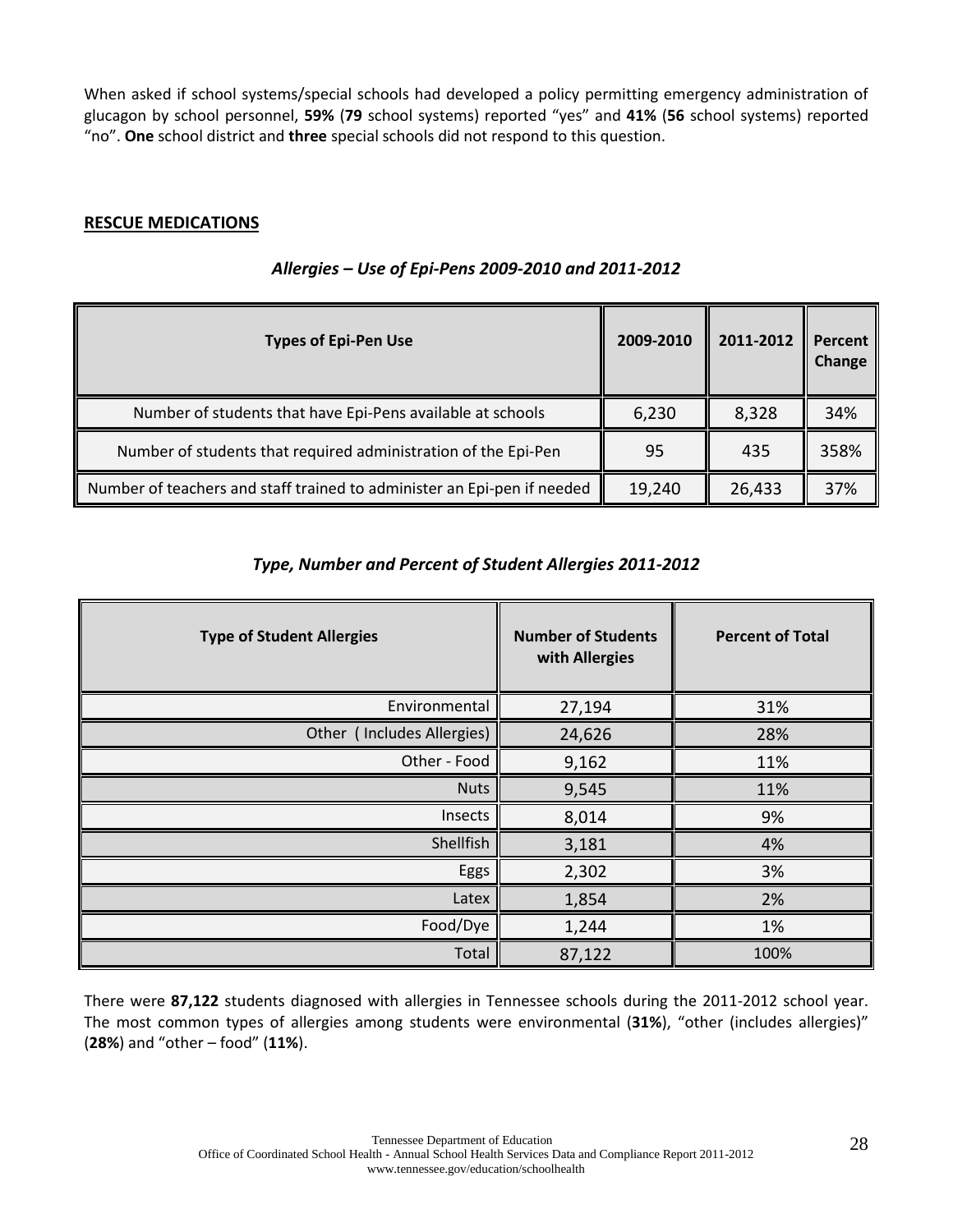| <b>Type of Student Allergies</b> | <b>Number of Students</b><br>with Allergies<br>2010-2011 | <b>Number of Students</b><br>with Allergies<br>2011-2012 | <b>Percent Change</b> |
|----------------------------------|----------------------------------------------------------|----------------------------------------------------------|-----------------------|
| Environmental                    | 26,785                                                   | 27,194                                                   | 2%                    |
| Other (Includes Allergies)       | 22,672                                                   | 24,626                                                   | 9%                    |
| Other - Food                     | 8,938                                                    | 9,162                                                    | 3%                    |
| Insects                          | 7,737                                                    | 8,014                                                    | 4%                    |
| <b>Nuts</b>                      | 7,319                                                    | 9,545                                                    | 30%                   |
| Shellfish                        | 2,254                                                    | 3,181                                                    | 41%                   |
| Eggs                             | 1,831                                                    | 2,302                                                    | 26%                   |
| Food/Dye                         | 1,720                                                    | 1,244                                                    | $-28%$                |
| Latex                            | 1,459                                                    | 1,854                                                    | 27%                   |
| Total                            | 80,715                                                   | 87,122                                                   | 8%                    |

# *Type, Number and Percent Change of Student Allergies 2010-2011 and 2011-2012*

From 2010-2011 to 2011-2012 school years, the number of students with allergies increased by **8%**. Shellfish (**41%**), nuts (**30%**) and eggs (**26%**) allergies increased the most from the previous year. Food/Dye allergies decreased by **28%**.

| <b>Seizure Disorders/Diastat Medication 2011-2012</b> |  |  |  |
|-------------------------------------------------------|--|--|--|
|-------------------------------------------------------|--|--|--|

| <b>Number of</b><br>students that<br>had diastat<br>available at<br>school<br>2008-2009 | <b>Number of</b><br>students that<br>had diastat<br>available at<br>school<br>2011-2012 | Percent<br>Change | <b>Number of students</b><br>that required<br>administration of<br>diastat<br>2008-2009 | <b>Number of times</b><br>diastat was<br>administered at<br>school<br>2011-2012 | Percent<br>Change |
|-----------------------------------------------------------------------------------------|-----------------------------------------------------------------------------------------|-------------------|-----------------------------------------------------------------------------------------|---------------------------------------------------------------------------------|-------------------|
| 835                                                                                     | 1,301                                                                                   | 56%               | 87                                                                                      | 150                                                                             | 72%               |

In 2011-2012 there were **1,301** students with a seizure disorder diagnosis that had diastat available for use at school compared to **835** students in 2008-2009. This represents a **56%** increase over a four year period.

A total of **151** doses of diastat were administered to students in school systems this year compared to **87** doses in 2008-2009. This represents a **74%** increase over a four year period.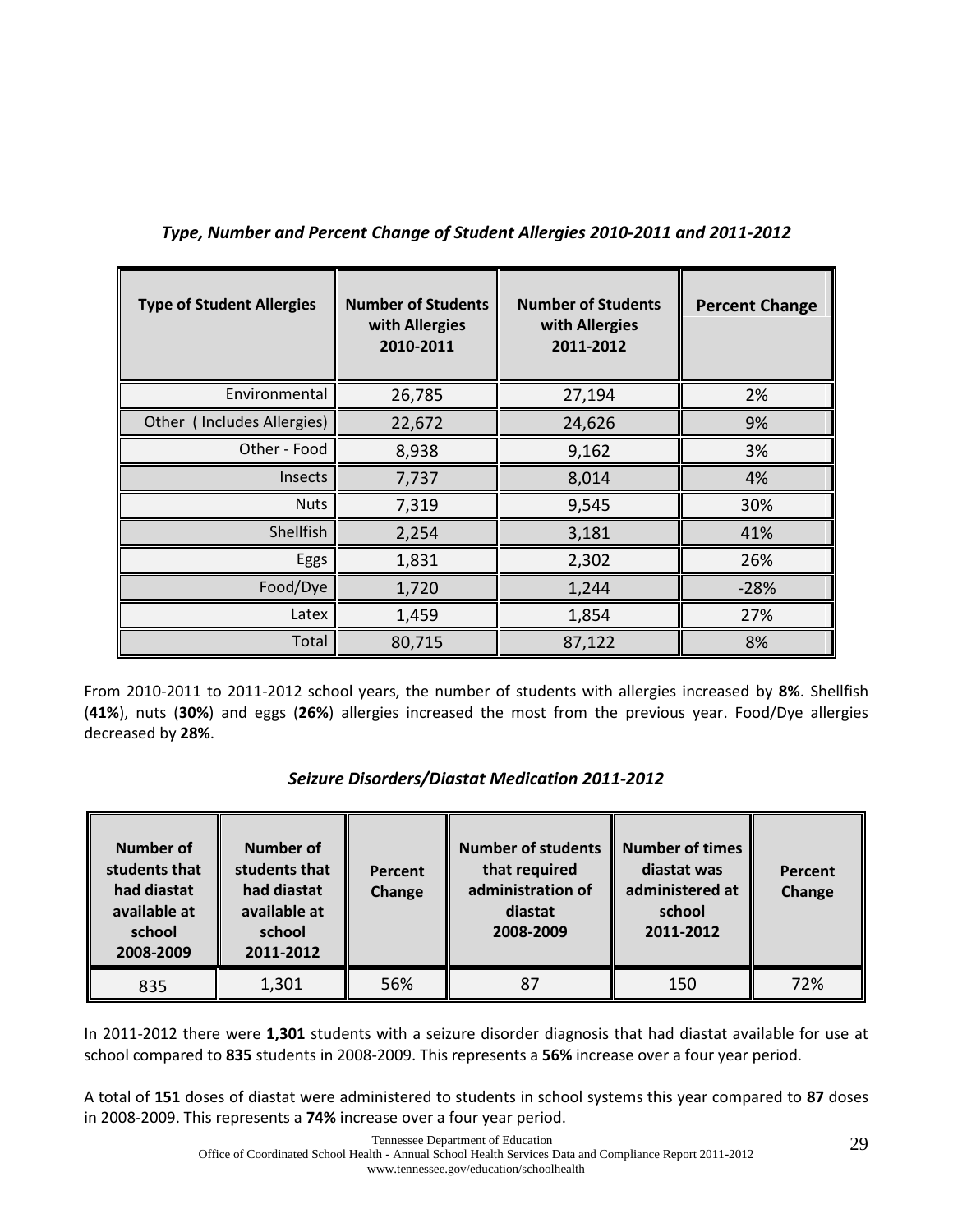School systems report that **98** school systems (**71%**) have a policy that allows the nurse to administer the first dose of diastat at school; **34** LEAs did not allow nurses to administer the first dose of diastat at school (**24%**) and **7** LEAs did not answer the question (**5%**).

There were **422** students with an order to administer diastat that did not have a full-time nurse assigned to the school compared to **172** students in 2008-2009. In addition, **196** nurses were assigned to a school to serve as a full-time nurse for this student.

During the 2011-2012 school year, **30** students received diastat more than once per year compared to **24** students in 2008-2009.

**One hundred twenty-nine** out of **139** school systems/special schools called 911 immediately as the standard protocol when diastat was administered compared to **117** school systems in 2008-2009.

Diastat was administered **143** times at school by a nurse, **3** times by a non-nurse and **4** times by parents or guardians during the 2011-2012 school year.

Also, **131** school systems/special schools reported that if a student who has diastat at school has a seizure and no nurse is available to administer the medication, then 911 is called as standard procedure. **Two** LEAs answered "no" and **six** LEAs did not answer the question.

#### **ASTHMA PLANS AND EDUCATION (TCA §49-1-223)**

#### **Asthma Plans**

During the 2011-2012 school year, **35,909** students were provided an individualized action treatment plan. Also, **55** school systems/special schools developed a system-wide asthma action plan whereas **77** school systems/special schools did not have a system-wide asthma plan. **Seven** school systems did not answer this survey question.

#### **Asthma Education**

During 2011-2012 school year, **17,279** teachers, coaches, and other school personnel were trained in asthma education using a formal curriculum. An additional **12,616** asthmatic students received asthma education training in Tennessee public schools.

#### **DIABETES**

| <b>Grade Level</b> | <b>Number of</b><br><b>Students</b><br><b>Type I</b><br><b>Diabetes</b> | <b>Number of</b><br><b>Students</b><br><b>Type II</b><br><b>Diabetes</b> | <b>Total Number of</b><br><b>Students</b><br><b>Diagnosed with</b><br><b>Type I and Type II</b><br><b>Diabetes</b> |
|--------------------|-------------------------------------------------------------------------|--------------------------------------------------------------------------|--------------------------------------------------------------------------------------------------------------------|
| Pre-school         | 14                                                                      |                                                                          | 14                                                                                                                 |
| Kindergarten       | 63                                                                      |                                                                          | 70                                                                                                                 |

#### *Number of Students Diagnosed with Type I or Type II Diabetes by Grade Level 2010-2011*

Office of Coordinated School Health - Annual School Health Services Data and Compliance Report 2011-2012 www.tennessee.gov/education/schoolhealth

Tennessee Department of Education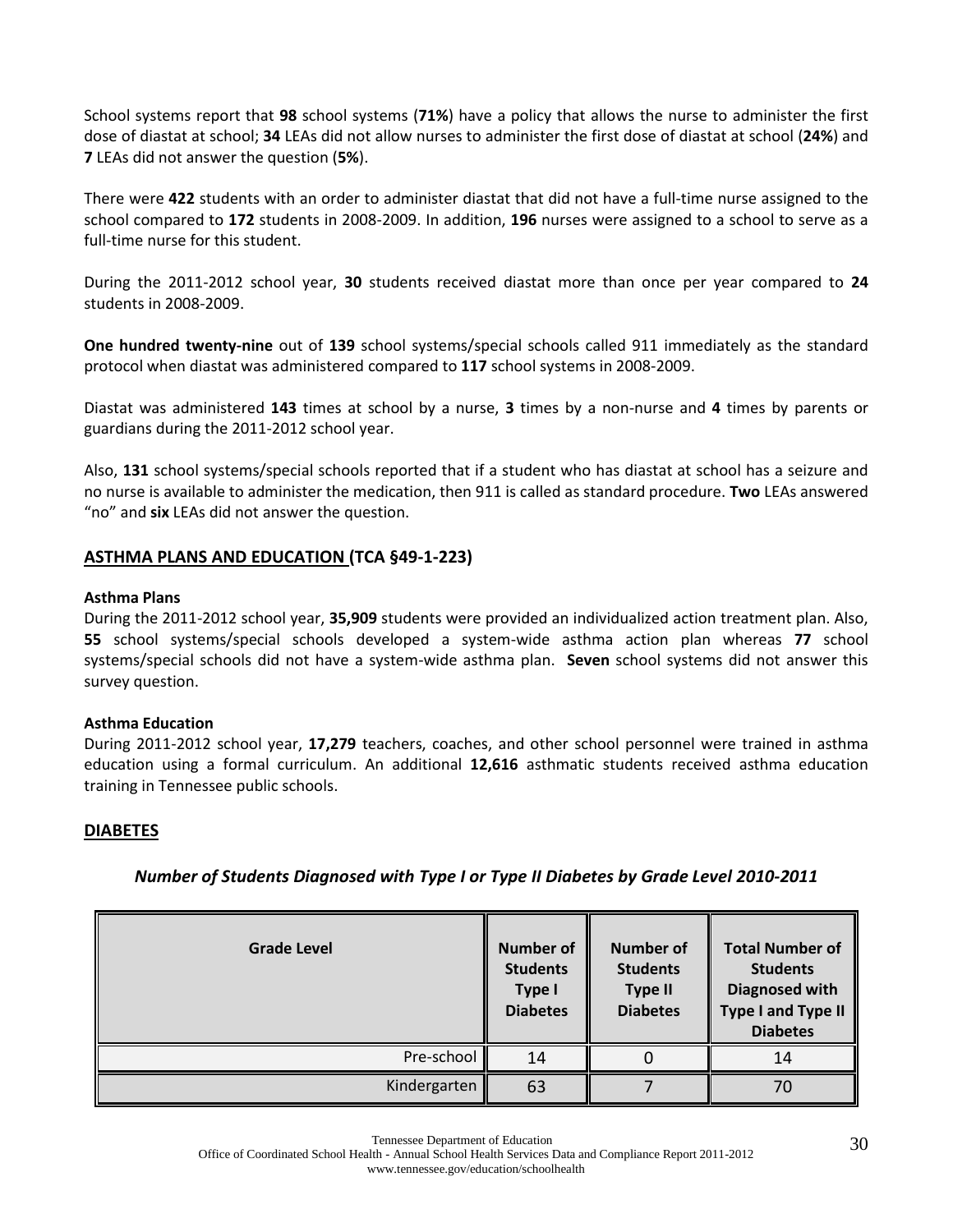| Grades 1-5  | 834   | 140 | 974   |  |
|-------------|-------|-----|-------|--|
| Grades 6-8  | 828   | 274 | 1,102 |  |
| Grades 9-12 | 1,071 | 437 | 1,508 |  |
| Total       | 2,810 | 858 | 3,668 |  |

There were **3,668** students in Tennessee schools with a diagnosis of diabetes during the 2011-2012 school year. Of these, **2,810** students or **77%** were diagnosed with Type I diabetes and **858** students or **23%** were diagnosed with Type 2 diabetes. The highest percentage of students diagnosed with diabetes attended high schools (**41%**) followed by middle schools (**25%**) and then elementary schools (**24%**).

| <b>Grade Level</b> | <b>Number of</b><br><b>Type I and</b><br><b>Type II</b><br><b>Students</b><br>2009-2010 | <b>Number of</b><br><b>Type I and</b><br><b>Type II</b><br><b>Students</b><br>2011-2012 | <b>Percent Change</b> |
|--------------------|-----------------------------------------------------------------------------------------|-----------------------------------------------------------------------------------------|-----------------------|
| Pre-school         | 23                                                                                      | 14                                                                                      | $-39%$                |
| Kindergarten       | 98                                                                                      | 70                                                                                      | $-29%$                |
| Grades 1-5         | 923                                                                                     | 974                                                                                     | 6%                    |
| Grades 6-8         | 867                                                                                     | 1,102                                                                                   | 27%                   |
| Grades 9-12        | 1,446                                                                                   | 1,508                                                                                   | 4%                    |
| Total              | 3,357                                                                                   | 3,668                                                                                   | 9%                    |

# *Number of Students Diagnosed with Type I or Type II Diabetes by Grade Level 2009-2010 and 2011-2012*

The number of students diagnosed with Type I and Type II diabetes in Tennessee schools has increased by **9%** from 2009-2010 to 2011-2012.

# *Management Tasks for Type 1 Diabetic Students 2011-2012*

| <b>Management Tasks for Type I Diabetic Students</b>                                                                 |     |
|----------------------------------------------------------------------------------------------------------------------|-----|
| Number of students that required management tasks by a LICSENSED health care<br>professional (to provide injections) | 397 |

Tennessee Department of Education

Office of Coordinated School Health - Annual School Health Services Data and Compliance Report 2011-2012 www.tennessee.gov/education/schoolhealth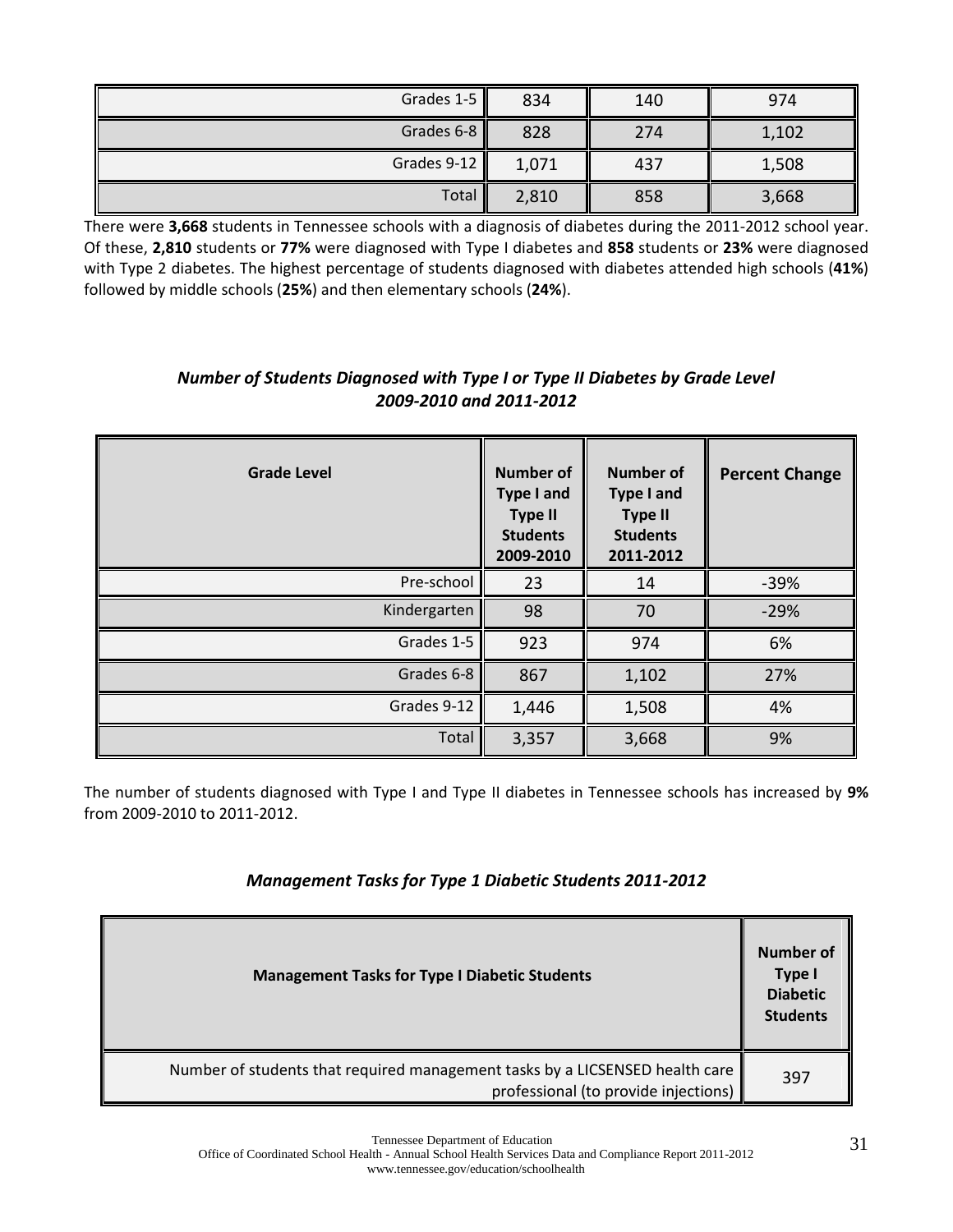| Number of students that required no assistance with management tasks                                                   | 270    |
|------------------------------------------------------------------------------------------------------------------------|--------|
| Number of students that require assistance by a school staff member (to provide<br>injections)                         | 334    |
| Number of students managing their own injections but a nurse is required to monitor<br>them at least 2 times per year  | 384    |
| Number of students that require minimal (less than 1 time/month) assistance with<br>management of diabetic pumps       | 390    |
| Number of students that require management of diabetic pumps by a licensed health<br>care professional                 | 715    |
| Number of students that require assistance to manage diabetic pumps by a school staff<br>member                        | 132    |
| Number of students that have Glucagon ordered as an emergency treatment for low<br>blood glucose?                      | 2,451  |
| Does your LEA have a policy that allows trained volunteers to administer Glucagon?                                     | 77 yes |
| How many students with Type I diabetes have Glucagon available at school?                                              | 2,213  |
| How many schools have a full-time nurse assigned to the school because of a student(s)<br>with Type 1 diabetes?        | 221    |
| How many students with Type 1 diabetes require a full-time nurse to be on the premises<br>at all times at that school? | 475    |

During the 2011-2012 school year, **2,317** students with Type 1 diabetes were managed by using a pen/syringe during the school day. An additional **1,237** students with Type 1 diabetes were managed by using pumps.

| <b>Management Tasks for Type 2 Diabetic Students</b>                                                                | Number of<br><b>Type II</b><br><b>Diabetic</b><br><b>Students</b> |
|---------------------------------------------------------------------------------------------------------------------|-------------------------------------------------------------------|
| Number of students that require management tasks by a LICSENSED health care<br>professional (to provide injections) | 397                                                               |
| Number of students that require no assistance with injections                                                       | 192                                                               |
| Number of students that require assistance by a school staff member                                                 | 98                                                                |
| Number of students managed by diet only during the school day<br>(diet or oral meds management)                     | 595                                                               |
| Number of students managed by oral medication during the school day<br>(diet or oral meds management)               | 376                                                               |

# *Management Tasks for Type 2 Diabetic Students 2011-2012*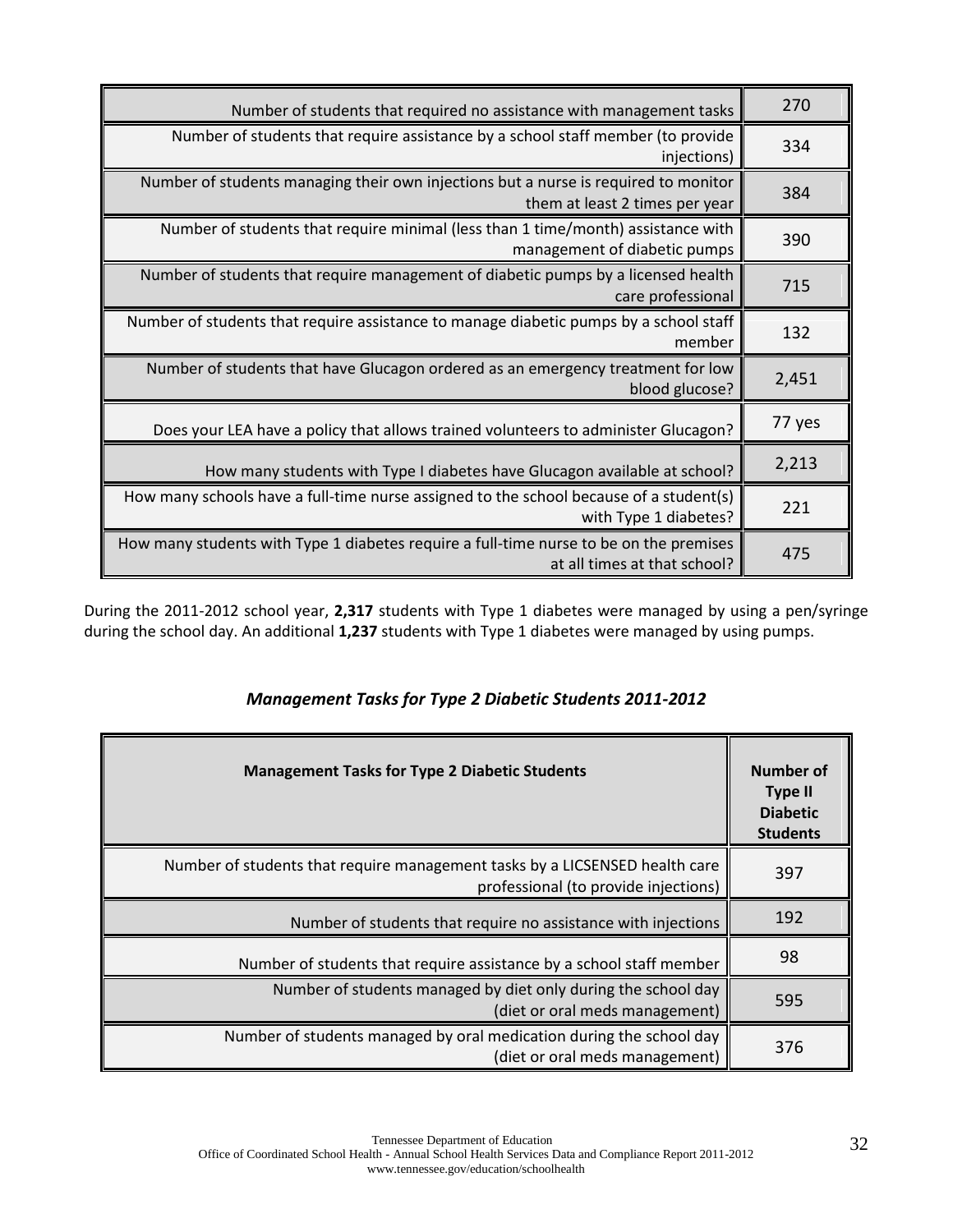## **SCHOOL-BASED CLINICS**

| <b>School-based Clinic Indicators</b>                                | 2008-2009 | 2011-201 | <b>Percent</b><br><b>Change</b> |
|----------------------------------------------------------------------|-----------|----------|---------------------------------|
| Number of LEAs with school clinics                                   | 12        | 21       | 75%                             |
| Number of schools with clinics                                       | 54        | 87       | 61%                             |
| Number students served in school clinics                             | 69,305    | 122,337  | 77%                             |
| Number of student referrals to other health care providers           | <b>NA</b> | 40,586   | <b>NA</b>                       |
| Number of EPSDT exams by clinic                                      | <b>NA</b> | 5,497    | <b>NA</b>                       |
| Number of EPSDT exams by private provider (Well Child Inc.,<br>etc.) | <b>NA</b> | 50,268   | <b>NA</b>                       |
| Number of school clinics using tele-medicine                         | <b>NA</b> | 47       | <b>NA</b>                       |
| Number of school clinics providing dental services                   | <b>NA</b> | 11       | <b>NA</b>                       |
| Number of school clinics providing staff services                    | <b>NA</b> | 54       | <b>NA</b>                       |
| Number of school clinics providing immunizations                     | <b>NA</b> | 44       | <b>NA</b>                       |

# *Comparisons Between Various School-Based Clinic Indicators 2008-2009 and 2011-2012*

The number of students served in school clinics increased by **77%** from **69,305** in 2008-2009 to **122,337** in 2011- 2012. Also, in 2011-2012, **40,586** student referrals were made to other health care providers (optometrist, audiologist, pediatrician, etc.) compared to **17,020** referrals in 2010-2011 school year (an increase of **138%**).

The number of school systems with school-based clinics increased from **12** in 2008-2009 to **21** in 2011-2012 (**75%** increase).

The number of schools with school-based clinics increased from **54** in 2008-2009 to **87** in 2011-2012 (**61%**  increase).